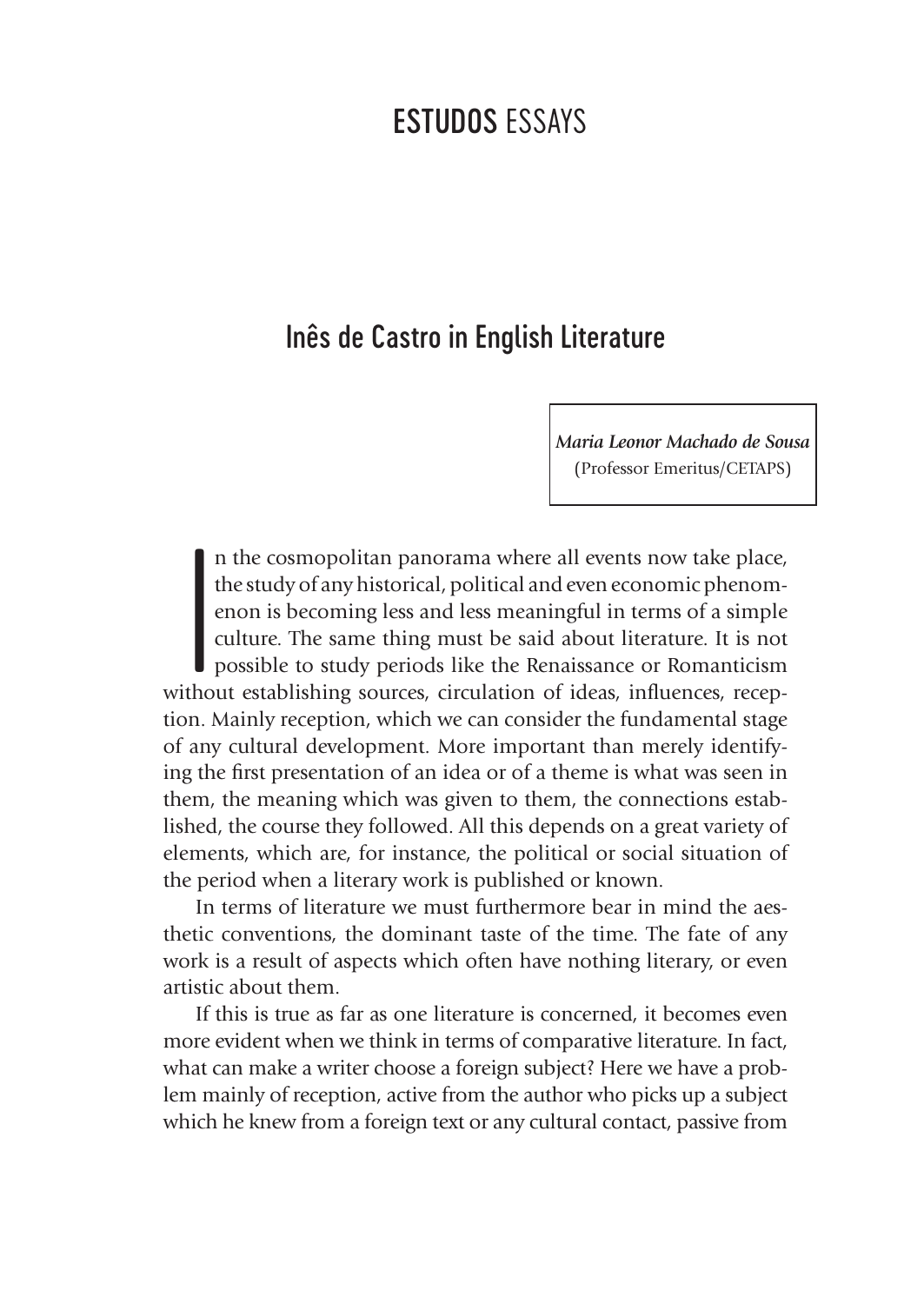those who read or see the work performed, who comment on it, criticize it, but in principle do not change its substance.

Such themes have mostly a historical origin and they usually lead the author to a complementary research. At this stage it is important to consider other sources: personal contacts, historical works known in the new country, travelling notes, works of art, every kind of news. As far as Anglo-Portuguese relations are concerned we must point out military campaigns, mostly in the first years of the 19<sup>th</sup> century, at the time of the Napoleonic invasions. In terms of cultural diffusion, such a situation can be compared to medieval pilgrimages, in what they may influence the knowledge of new geographical and cultural worlds, habits, traditions, folklore, etc.

The more we think of all these possible relations, the more fascinating becomes the research concerning the course the theme has followed in and from its native country to the one that receives it. This course is the basis for any study of comparative literature. The episode of Inês de Castro is no doubt the Portuguese subject most widespread in western cultures. Its course in English literature has some peculiar aspects that deserve a special attention.

It is an episode of Portuguese medieval history, the facts of which and the legendary details are well known: Inês came to Portugal with Constança, her cousin and the second wife of Pedro, the heir to the crown. A mutual violent love raised a scandal while the Princess was still alive. The King, Afonso IV, exiled her, but Pedro brought her back after his wife's death. They lived together in several towns of the country before settling at the palace of Santa Clara, in Coimbra. Led by the Royal Council, in a meeting at Montemor, the King accepted a death sentence for Inês. She was beheaded while the Prince was hunting away from Coimbra. The cause for such a punishment seems to have been the increasing influence of Inês' brothers, Galician knights who then opposed Pedro I of Castile, whom they had formerly served. The result of a war that might arise would be very doubtful in terms of Portuguese independence, which was the main political concern of Portugal, in that period when the concept of nation was becoming the root of political organization in Europe.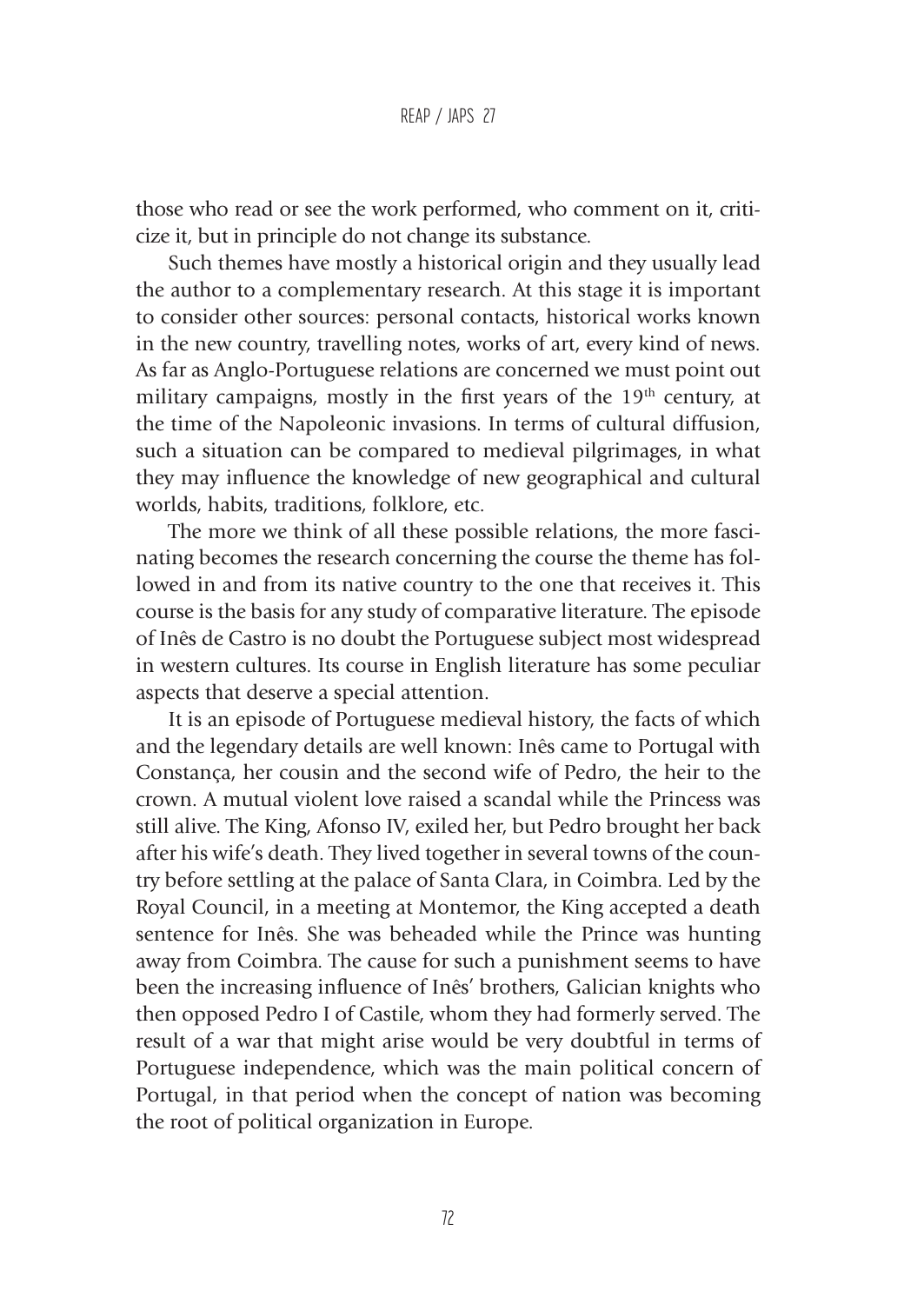Out of his mind at Inês' death, the Prince took up arms against his father, and only the action of the Queen and the Archbishop of Braga could put an end to the war. In a solemn ceremony father and son made peace. The Prince swore, in a document signed by himself and some witnesses, not to persecute the councillors whom he accused as mainly responsible for that tragedy. Nevertheless the King advised them, before he died, to leave the country, which they accordingly did.

In the fourth year of his reign, Pedro proclaimed his marriage with Inês, which he said had taken place in Bragança, secretly, for fear of his father. Their three children were declared *infantes,* which meant they might succeed him to the throne, in case his only legitimate son, Fernando, might die. Here our contemporary historians tend to see Pedro's behaviour as mainly political, an aspect that cannot but be considered parallel to his actions seen as deriving from his passionate love.

There followed negotiations with Pedro of Castile for the exchange of some Castilian refugees in Portugal for the exiled councillors. Two of them were arrested and put to death in Santarém, their hearts having been pulled out while they were still alive.

The last act of the drama was the removal of Inês' corpse to a beautiful marble-wrought tomb which he had built at the monastery of Alcobaça beside another intended for himself. The ceremony was performed with a pomp which surpassed by far anything held before in Portugal, according to Fernão Lopes, our first and most reliable chronicler, by night, in a procession which walked the seventeen leagues from Coimbra to Alcobaça between rows of people who held torches to light the way.

These are the facts, which the legend completed so as to fill in suggestive facts:

- The King would have gone to Coimbra with Inês' killers, and she, surrounded by her children, would have implored his pardon;
- Inês would not have been beheaded by an executioner, but stabbed by three councillors;
- Pedro would have had her crowned corpse sitting on a throne, at Alcobaça, and all the Portuguese noblemen would have had to kiss her hand.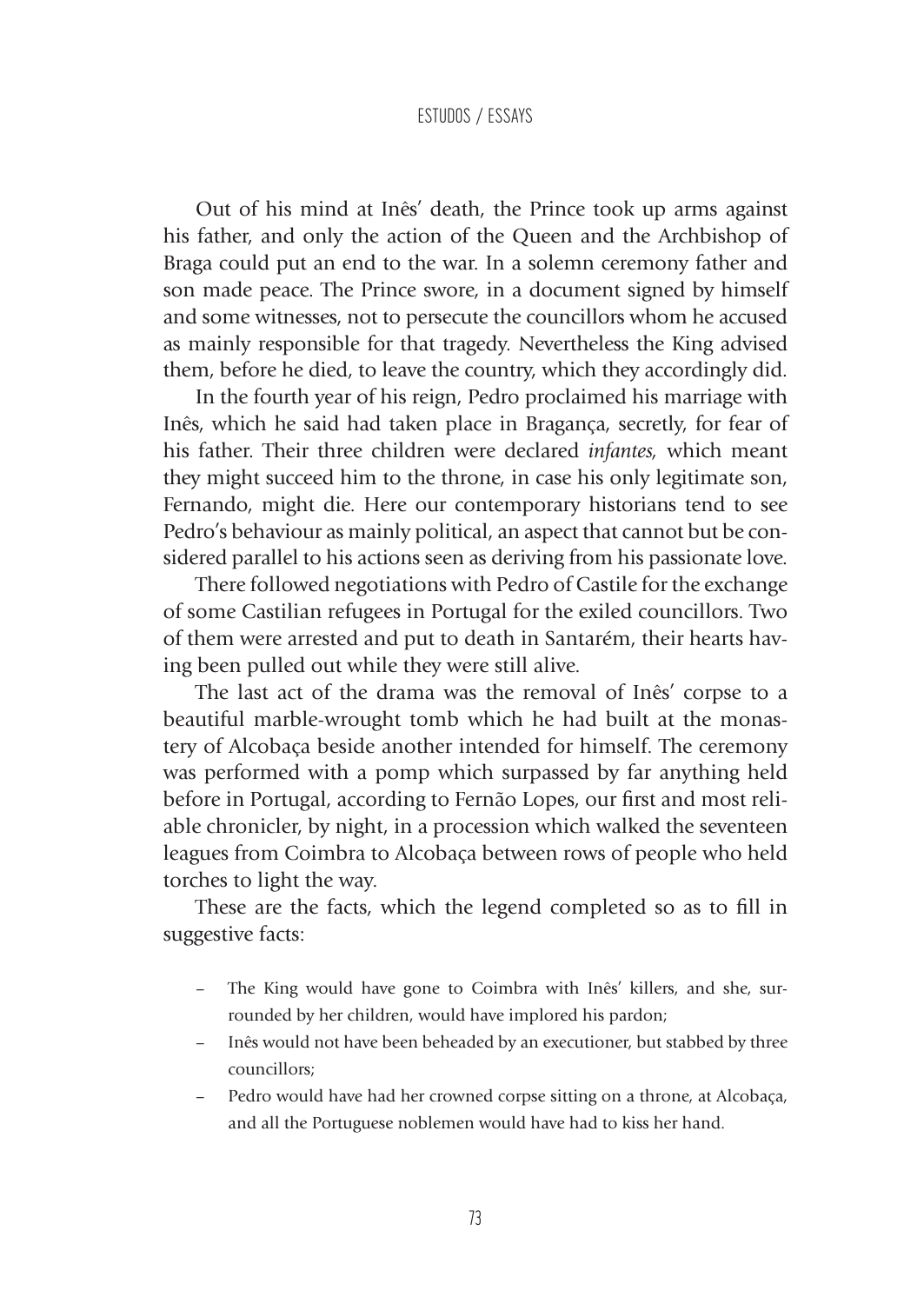The meeting with the King and the stabbing of Inês were told for the first time by a chronicler of the  $15<sup>th</sup>$  century, and Camões made them known. As far as the coronation is concerned, it was described in the beginning of the  $17<sup>th</sup>$  century by Faria e Sousa, who supported his tale on a document which no one else seems to have seen. And the Spanish drama of the Golden Age, following a suggestion of Bermudez', made it famous chiefly through *Reynar despues de morir*, by Vélez de Guevara.

Curiously enough, if we remember the kind of relation then existing between Portugal and England, mainly in João I's reign, when all events were still so well remembered and at least one of the main players, Diogo Lopes Pacheco, the third so-called "murderer", was still alive, these does not seem to have any echoing of Inês' tragedy. It is particularly important to stress the fact that the legitimacy of the position of João I, later married to Philippa of Lancaster, John of Gaunt's daughter, was achieved through the long detailed analysis of Pedro's behaviour towards Inês de Castro. This was publicly done by João das Regras on his own reasoning and several testimonials which he managed to obtain.

Neither did the Elizabethan theatre, so fond of tragic and sensational subjects, know or use this version of the struggle between duty and love. The suggestion that John Ford's *The Broken Heart* (1633) may have been the first reflex of the coronation outside the Iberian Peninsula<sup>1</sup> is so dim that it is difficult to acknowledge a real relation. Inês came to England via France, both as a historical and a literary character. This was most probably due to the European interest for Portugal that in the 16<sup>th</sup> century had attained the peak of glory with the saga of the Discoveries.

The first mention made to Inês in England is found in the translation of one of Mayerne Turquet's works, published in France in 1586, made by Edward Grimeston in 1612, after a third French edition of 1608. The title points meaningfully to the reasons which made Portugal interesting to Europe, besides the economic and scientific

<sup>1.</sup> Cf. Davril, 1951.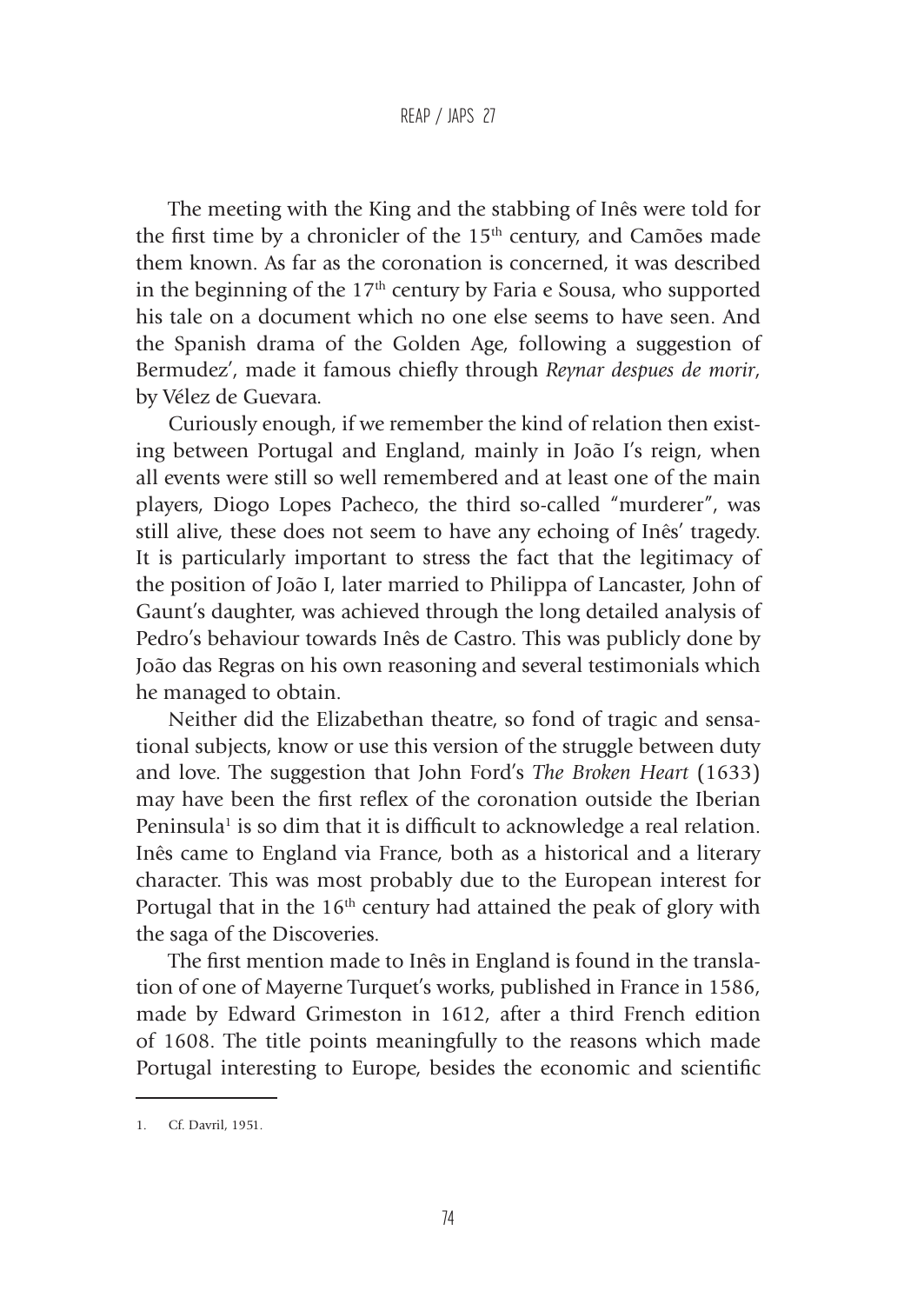aspect which at the time were quite apart: *The generall historie of Spaine, containing all the memorable things that have past in the Realms of Castille, Leon, Nauarre, Aragon, Portugall, Granado, &c. and by what means they were visited, and so continue under Philip the third, King of Spain, now reigning.*

Turquet's version of the episode presents Inês married to Pedro, though explaining that there had already been "familiar intercourse during [Constance's] life, for [Inês] was exceedingly fair and amiable." (549) It says that the King went to Coimbra with the killers, but there is no mention of the interview with Inês. There is a very detailed description of Pedro's character and the facts tending to Inês' exaltation, but this reaches its highest point in the lying effigy crowned "as if she were a queen", after Fernão Lopes's words.

She is mentioned again in two English histories of 1661, one anonymous ("by a Person of Quality"), another by John Dauncey. Both use the title to point out the logical connection between the two countries: the present King, Afonso VI, was one of the brothers of Catarina de Bragança, Queen of England. The anonymous work still minded the original cause for interest in Portugal: *The History of the Kingdome of Portugal: With a Description thereof, and it's Original and Growth: As also it's Conquest by Philip the II King of Spain. With it's Restauration under John the IVth, Father of Alphonso the VIth, now King.*

The sources for Portuguese history were the Castilian works by Garibay y Zamalloa (1571) and Juan de Mariana, whose *Historia General de España* (1601), which had first appeared in Latin in 1582, as *Historia de Rebus Hispanicis*, thus being more readable.

As far as Portuguese historians are concerned, the most important work for the diffusion of our history were Duarte Nunes de Leão (*Chronica del-Rey D. Afonso Quarto* e *Genealogia verdadera de los Reyes de Portugal*, 1600 e 1608) and above all, even in the 19<sup>th</sup> century, Manuel de Faria e Sousa, with *Epitome de las historias portuguesas* (1628-29). The fact that they were written in Castilian made them easily known abroad. Dauncey's work, more detailed in the narration of the episode we are dealing with, has some mistakes, the most important of which is the fact that it makes João I the son of Pedro and Inês, who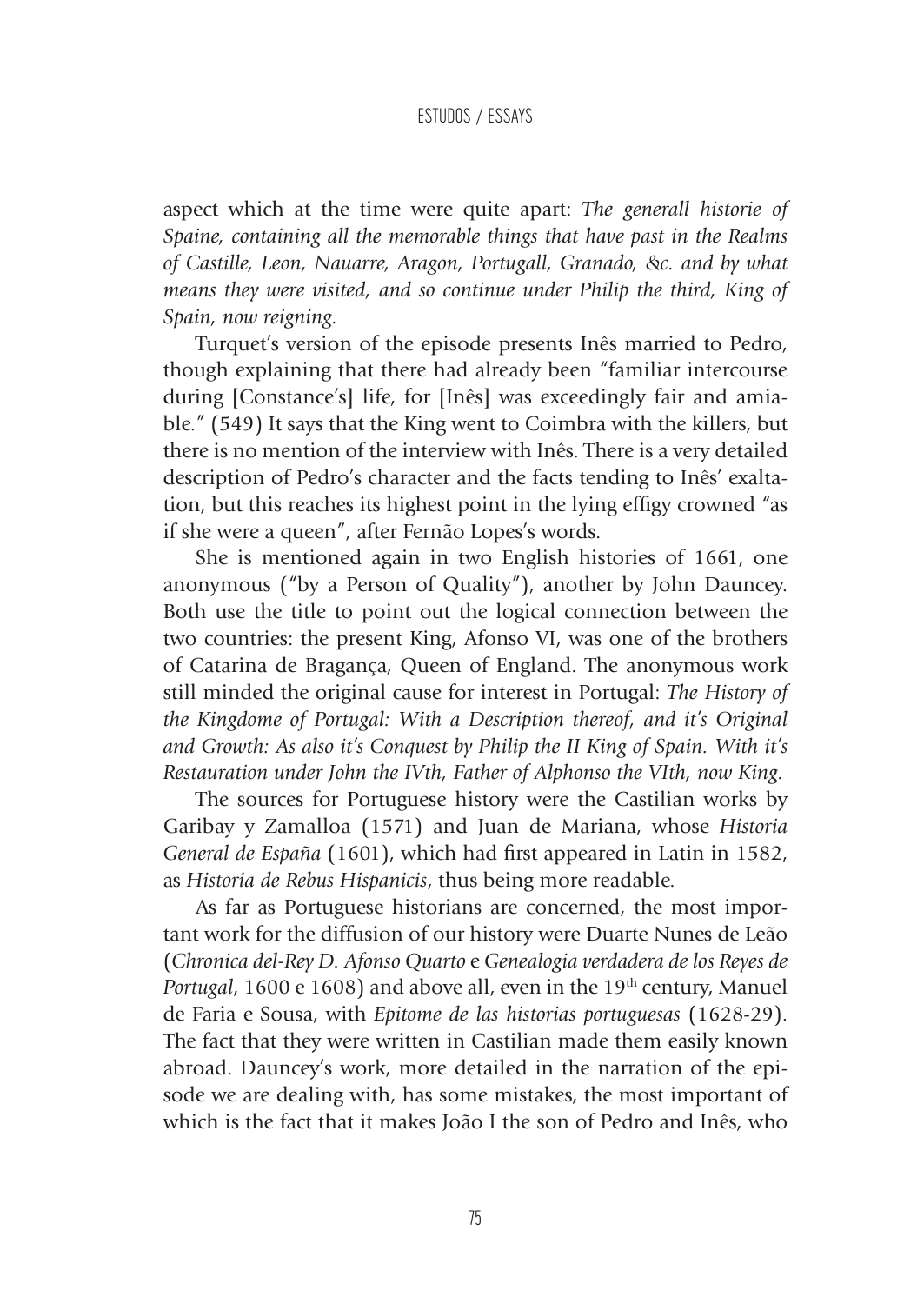had indeed one with the same name. But others, more concerned with Inês, helped to form an Inês de Castro who has little in common with the historical truth and even with the character created by the Portuguese legend.

The series of historical texts that tell the episode ends in 1662, with the translation by Francis Sandford, called *A Genealogical History of the Kings of Portugal* (1662), from the French *Histoire générale de la Maison de France* (1619), by Scevole and Louis De Saincte-Marthe. The facts are told in a short summary, but with some relevant details:

- the secret marriage is considered real,
- thus enlarging the conclusion drawn by Fernão Lopes, by saying Inês' effigy was "adorned with a Royal Diadem, to signifie, that he owned her for his Queen and Wife";
- and, as in Dauncey, the expression used for Inês' death is "put to death".

Only after all these pseudo-historical accounts does the first literary work appear in English. It is also a translation from the French. Though very free in the use of the text, the plot is unchanged.

This work has a peculiar history. In 1688, M.lle Barbier de Brilhac<sup>2</sup> published in Amsterdam a novel with the title *Agnes de Castro*. Two English translations were immediately made, one by Peter Bellon (*The Fatal Beauty of Agnes de Castro*), another by Aphra Behn (*Agnes de Castro; or, The Force of Generous Love*). Both were licensed in May, respectively on the 19th and 24th, and published in London. There are no other editions known of Bellon's version, but that of Mrs Behn was quite a hit, which had its eleventh edition in 1777, having appeared with different titles, such as *The History of Agnes de Castro* and *The Fair Maid of Portugal*. This was such a success that its French origin was forgotten (though some editions, the first one included, pointed out that it was a translation), and in 1761 and 1775 two French versions of the English text appeared, again in Amsterdam, with the title "*Histoire d'Agnes de Castro*, traduite de l'anglais". The former was due to Baron

<sup>2.</sup> Manuela Delille refers the authorship to Jean-Baptiste de Brilhac. Cf. Delille, 2003.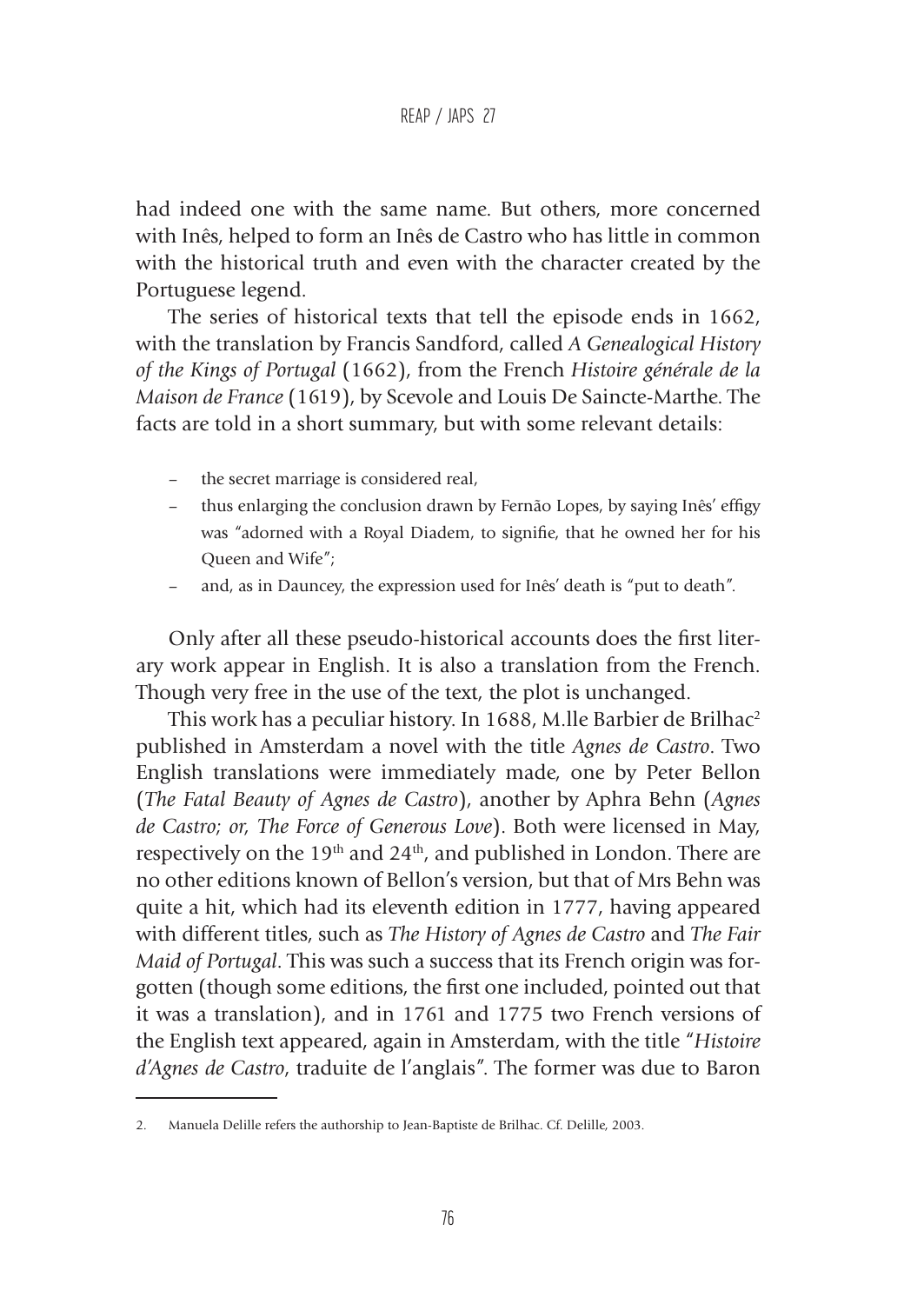Lyttelton and mentions Mrs Behn as its author, the latter was the work of Mme Thiroux d'Arconville.

This novel gives an account of the facts which has its origin in the Spanish theatre of the Golden Age: Inês falls a victim to the jealousy of a rejected lover – in this case with the aggravating detail that his sister loved Pedro – and not to political forces. And for reasons that we can understand if we think of the time and of the fact that it was written by a woman, the episode is told essentially with a moral purpose: above all to warn the readers against the dangers of "an unlawful passion [even when] restrained within the strictest bounds of conduct." (III)

This novel had an immediate literary offspring, the tragedy *Agnes de Castro* (1696), by Miss Catherine Cockburne, who seems to have been the first woman to write for the theatre in Britain. And what a theatre! Violence, ghosts and a heap of corpses, in the good Elizabethan tradition. It is not good literature, but it keeps the audience interested, it has a vigorous style and sometimes reaches a fine poetic level. Though its effect may be lost by the King's matter-of-fact final considerations, the expression of Pedro's love has something new imparts strong emotion:

> But I can die without the help of weapons, I wrong'd my love by making that attempt, As if I thought it wanted strength to kill me; I'll wait the ling'ring leisure of my Griet, Thus kneeling at thy Feet, sigh out my soul, And grow a statue to adorn thy tomb. (47)

Still before the end of the century two important Peninsular histories, already mentioned, appeared in English, *The History of Portugal* by Faria e Sousa and *The General History of Spain* by Juan Mariana, both translated (1698 and 1699) by Captain John Stevens, an Irish Catholic who accompanied Catarina de Bragança back to Portugal after Charles II's death. Faria e Sousa is responsible for the diffusion of the most sensational scene of this tragedy, the legendary posthumous coronation, which however had to wait for the 19<sup>th</sup> century Romanticism to be accepted.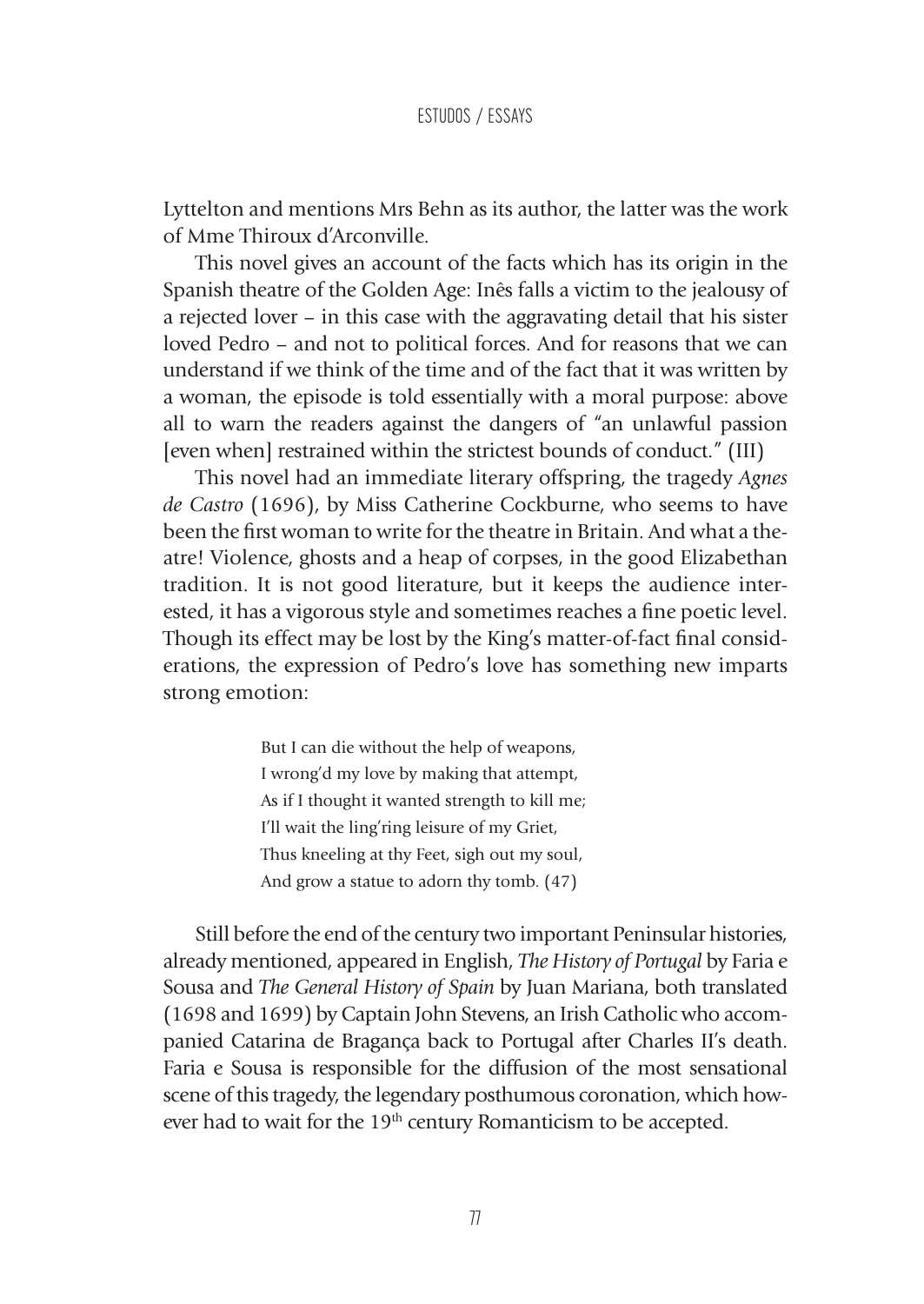In the meantime, three variations on the subject appeared in England during the  $18<sup>th</sup>$  century:

- in a new history of Portugal, 1726, by Charles Brockwell, Pedro marries Branca of Castile and Constança, but also Inês de Castro and even Teresa Gallega (who was Teresa Lourenço, João I's mother);
- three years later, in the first opera dealing with this subject, there is a happy ending, which this kind of literature kept long, until the Romantic taste for all excess re-established the historical truth;
- and in 1763 La Motte's famous tragedy (1723), which was the real promoter of the European fame of Inês, was adapted to the English stage by David Mallet. A success like the original work, it was performed in London, Edinburgh and Dublin, thus widening the range of falseness about the heroine, who is poisoned. This version was not adopted in England, but it reappeared in *Inez: or the Bride of Portugal* (1871) by Isabella Harwood, who followed another famous work of the French tradition, Lucien Arnault's *Pierre de Portugal* (1823). And she went a step further: she makes Pedro die at Inês's feet, crying his despair and wish for revenge. Inês's death had other variations in English: in Skelton's tragedy (1841) she fell from a wall when trying to escape from prison. But Mallet's most striking liberty was to change Inês's name into Elvira, something unheard of in any other literature.

Other tragedies may have appeared in the course of the  $18<sup>th</sup>$  century, as it seems to be suggested by Southey's words about Charles Symmons' *Inez, a Tragedy* (1796) in the *Critical Review or Annals of Literature*:

> Perhaps no subject has more frequently been made the theme of tragedy, than the death of Inez de Castro. It is not, however, our intention to compare the present production with former tragedies founded upon the same incident. No good drama upon the subject has previously appeared. (1798, vol. I, 326)

We know only two English tragedies before this, and one (Mallet's) is the adaptation of the only French version of the episode (La Motte's)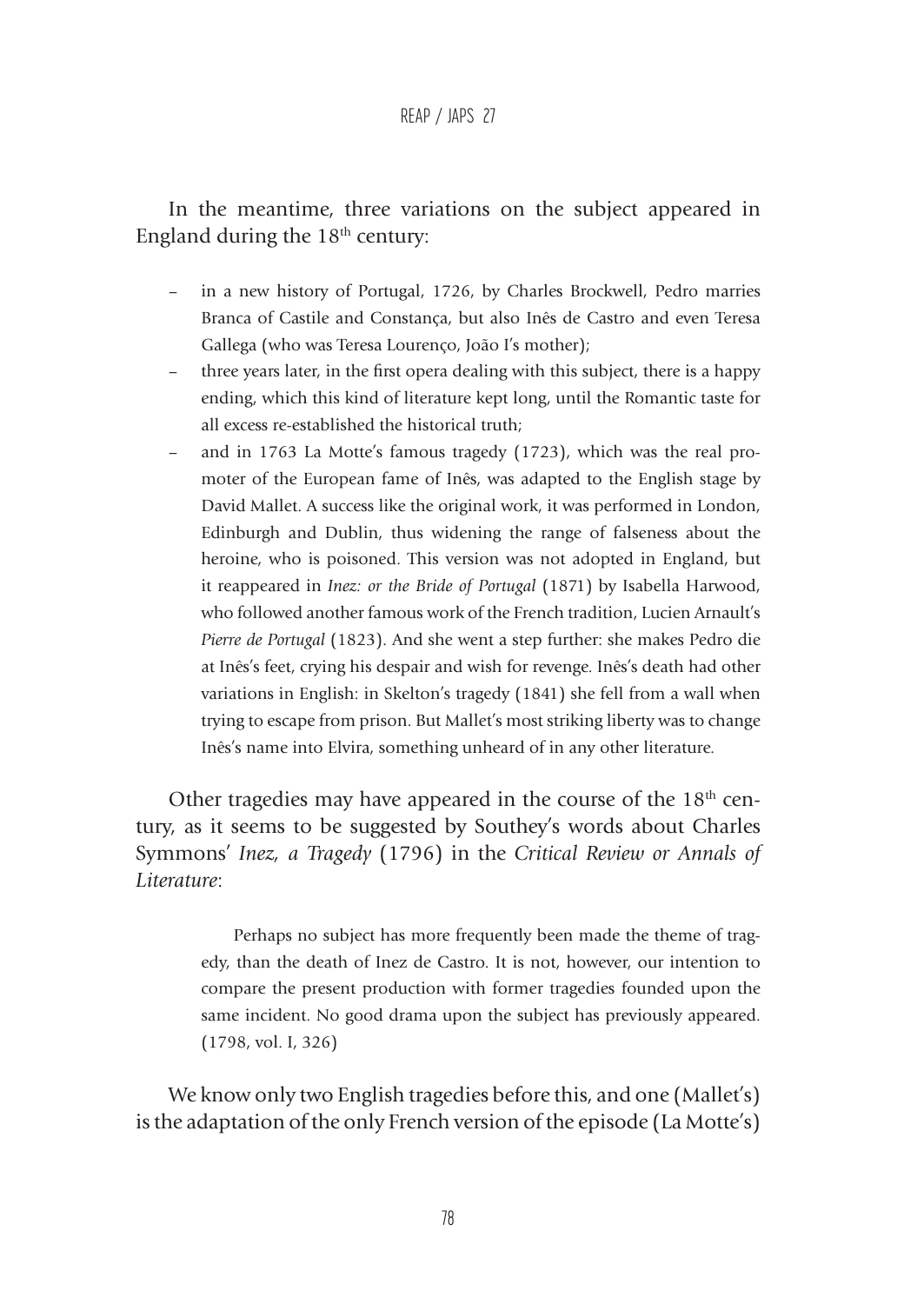up to this year. Southey could not read Spanish or Portuguese yet, and would not know about the *Castro* of the three previous Spanish works on the subject. He went to the theatre very often, and we may think he had seen some obscure tragedies probably lost.

Symmons' work, which was written in 1792, was published four years later, after being refused by the manager of Drury Lane, for the situation it depicted was very similar to the burning scandal involving the Prince of Wales and Maria Fitzherbert.

And here we have one of the possible reasons for interest in a foreign subject: the fact that it resembles some story in the real present – and can be used as a veiled criticism – or in the national past, thus offering the possibility of a variation on some successful theme. Symmons denied any critical intentions and explained his choice as a result of reading Camões<sup>3</sup> (of course in Mickle's translation) and Mallet.

Symmons' *Inez*, which was published anonymously, does not reveal, also according to Southey, "the marks of superior genius", but it makes pleasant reading and of a better taste than was common at the time. It introduces the motif of a premonitory dream, which Romantic literature would make a frequent element. Inês' father, a new character, represents the persistence of middle-class morality that marked the English treatment of the Portuguese heroine.

Even while the happy versions of this famous love story were presented on the London stage by the musical drama, with Bianchi's *Ines de Castro* performed several times and edited in 1797 and 1799, Southey came to Portugal and was so much attracted by the subject that he thought of writing one tragedy about Inês and another about Pedro. For the latter he even drafted a long plan in his *Commonplace Book*. In it, and for the first time in English literature, the Prince is seen as the really active and interesting character which Romanticism was going to make him:

<sup>3.</sup> The mention of Camões leads us to the fact that it is often said that *Os Lusíadas* were the main source of the interest for Inês de Castro, which is not true. The heroine that Europe knew was the one presented by La Motte, dying from the poison given by a stepmother who never existed. Camões' elements are mostly poetical, and their influence was felt much later.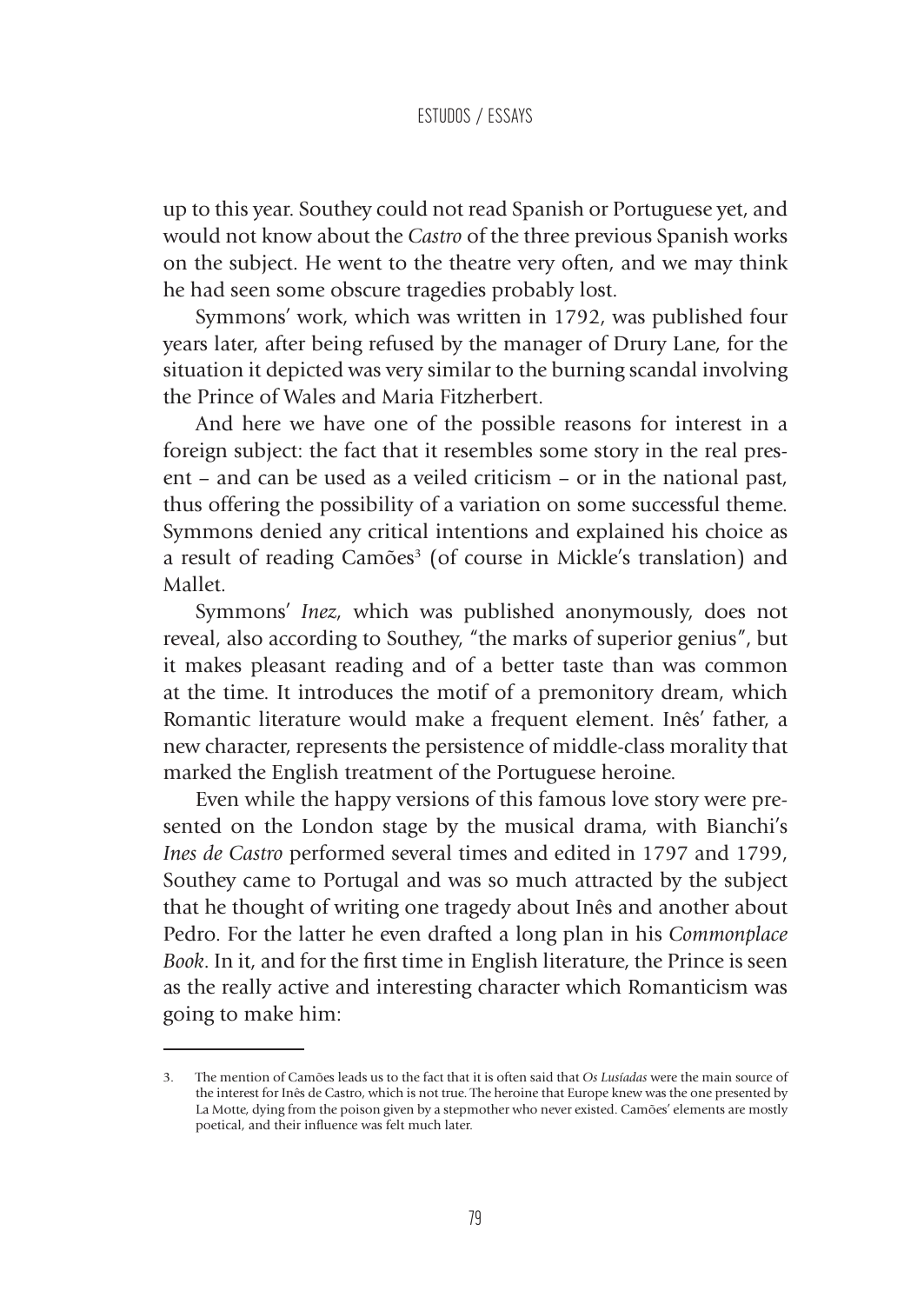Pedro was a man whose character was worthy of being dramatized by Shakespeare, so strongly had the circumstances of his life and station acted upon his strong feelings and ungoverned mind. (348-349)

Inês, about whom we know nothing but that she was extremely beautiful, is the passive victim of raging passions: love, hatred, vengeance. Her deep meaning reaches us only through Pedro's mad actions: civil war, cruel revenge, unreal glorification. This shifting of interest from Inês to Pedro, which asserted itself gradually in the course of the 19<sup>th</sup> century, was hardly felt in England, where but for Southey and two other poets, Alaric Watts and Felicia Hemans, the sentimental side of Inês' sufferings was persistently emphasized.

Southey's tragedy, the title of which would be *The Revenge of Pedro* or *Pedro, the Just*, would have begun with the torture of Inês' murderers. Though the plot included a complicated intrigue around Pacheco's daughter, Southey himself recognized that "the story admit[ted] of good scenes, but nothing very striking in effect; it would make an excellent drama, but hardly for the mob." (*Idem*)

The end of the 18<sup>th</sup> century saw the assertion of the interest in Camões which was going to be felt during the 19<sup>th</sup>. Special mention must be made here of the fact that Mickle's version, which had a fourth edition in 1807, and a fifth one in 1809, had been advertised in 1772 in a pamphlet which presented the episode of Inês. This interest coincided with the travelling notes of such as Beckford, Murphy, Southey and Kinsey, who, as happened with other travellers, always told that story when they mentioned Alcobaça or Coimbra, and with the translation of the three then most famous Portuguese tragedies on Inês: Reis Quita's *Castro* in 1800 by Benjamin Thompson, Nicolau Luís' *Tragédia de Dona Inês de Castro* by Adamson in 1808 and Ferreira's *Castro* by Musgrave in 1825. Adamson's and Musgrave's works were the first translations of both works. Thompson's source was the German Friedrich Wilhelm von Zanthier's reduced version, one of two or three Portuguese theatrical works he "translated", one of which a comedy by António Ferreira, *Bristo*.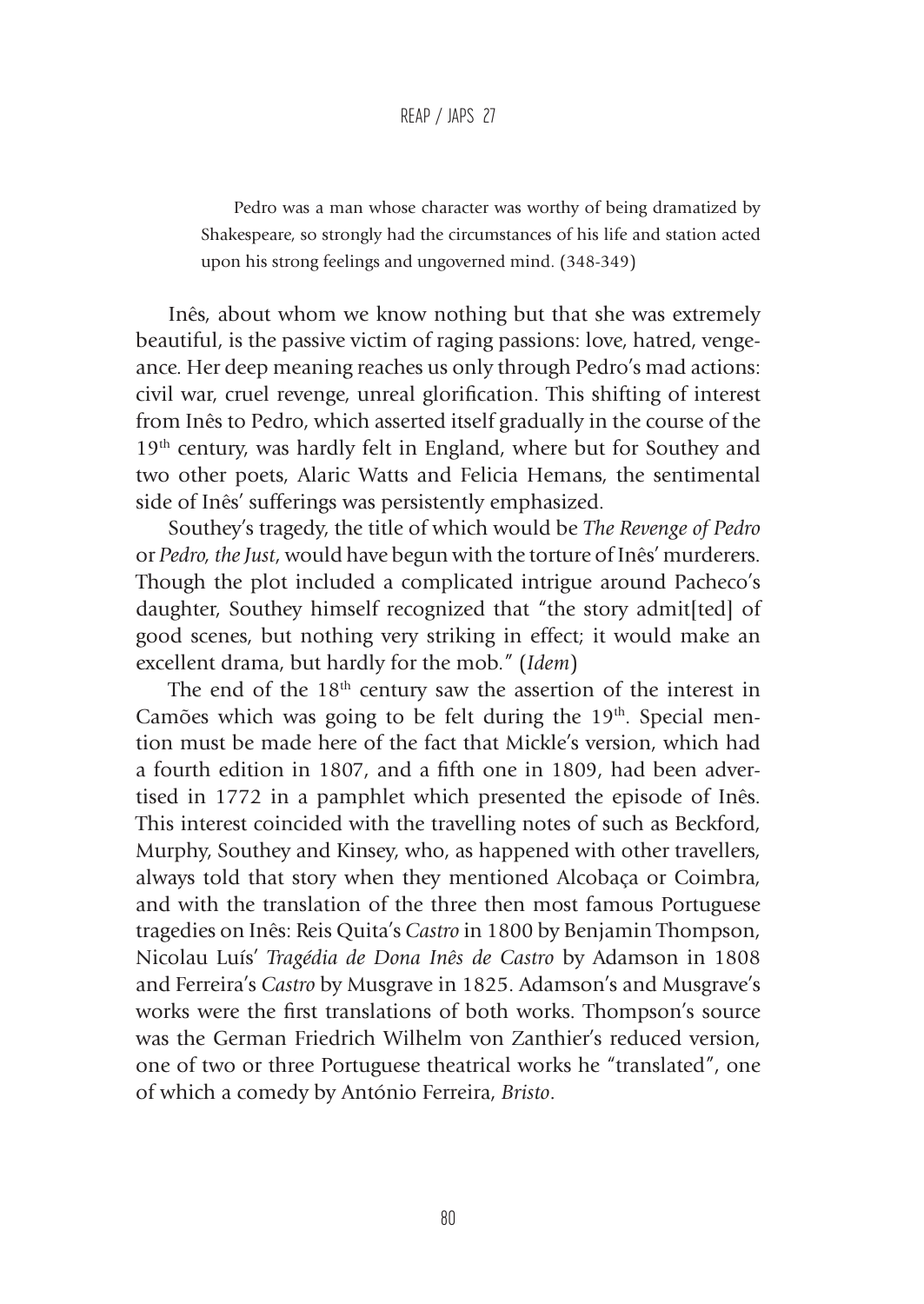Adamson was a lusophile particularly interested in Camões, whose *Os Lusíadas* Musgrave published in English in 1826. Musgrave was the English Mail Agent and also a kind of political informer for the British Cabinet in Lisbon, 1819-20. As happened with the epic, his *Ignez de Castro* was a faithful translation – using usually even the same number of lines as the original – but of a poor poetic quality. It is interesting to notice that he never used the Castro of the original, but always *Ignez* or *Ignez de Castro*. In the Portuguese text, only Pedro, in his emotive speeches after his lover's death, calls her *Ignez* or *my Ignez*.

In 1828 again a woman, Mary Russel Mitford, established an important link between Inês and an English medieval heroine of a very similar tragedy: Fair Rosamond, Henry II's concubine, who fell a victim of Eleanor of Aquitaine's jealousy, and about whom Mary Mitford had also written a tragedy the year before.

Both Rosamond and Inês made their first appearance in literature of the 16<sup>th</sup> century, where their ghosts told their sad stories. Both blamed the fate which through their beauty raised them only to let them fall from higher, remembered the happy days they had spent in their family homes, the deep love of the princes who had conquered their hearts, the respect showed to them, the furious rage of their murderers. But here too there is an essential element that stresses a difference between the cultures to which they belonged: Rosamond repents her sinful life and advises girls to keep virtuous, while Inês laments only the fact that death had so soon put a stop to the great love she had lived. Behind these attitudes is the explanation of the moralizing effort that created a different Inês in English literature.

The first tragedy on Rosamond appeared in 1692, three years before that by Miss Cockburne on Inês. There is a striking coincidence in the passionate words with which Henry and Pedro express their love and grief at the death of their beloved. Henry exclaims: "That I may grow a statue by her side,/ And be each other's monument for ever." (Act V, Scene II, 489). While Pedro ends his violent farewell speech to Inês by saying he will kneel at her feet "and grow a statue to adorn [her] tomb." (47)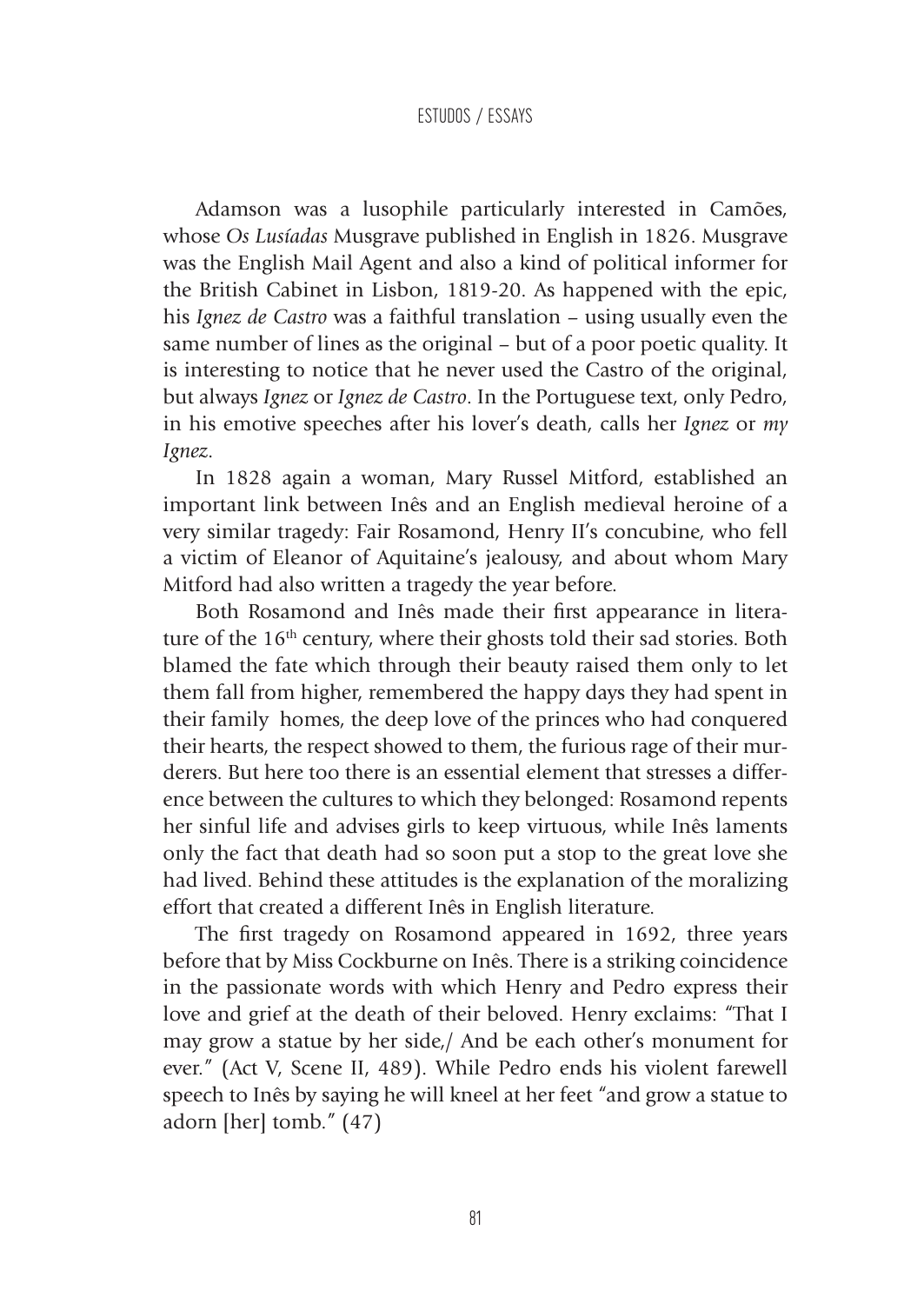Likewise, the forged letter that Inês' enemy drops to make her read it, in Mrs Behn's novel, reappears in an anonymous novel on Rosamond in 1717, after the sixth edition of the former. More important than such a motif, which was not exclusive to this story, there are clear mutual influences in the literary development of both subjects. Particularly in the Romantic period, when the number of works on both heroines increased substantially, this inter-action becomes evident, mainly after Mary Mitford exchanged some elements.

From Inês, Rosamond received the secret marriage – quite impossible because Henry had long been married –, the existence of two children (a number which was an invention of La Motte's, maybe because it allowed a better scenic balance) and, after Mrs Behn's and La Motte's versions, the despised lover. The children, who did not exist, were used, as with Inês, to reinforce the scene where Rosamond asks for mercy. As to the lover, by Inês he was one of the three murderers; for Mrs Behn and Jonathan Skelton he was Álvaro Gonçalves, for Symmons Coelho, for Mrs Anna Eliza Bray's novel *The Talba* Diogo Lopes Pacheco. For Rosamond he was a knight, her former neighbour or her keeper in the palace.

The solemn entombment and coronation, the most conspicuous elements of Inês' story, had some influence on her English counterpart. From the early hints of a beauty and glory that she still kept in death, there gradually developed the description of a rich wellwrought tomb, which the king opened to see his beloved once again and several ceremonies held in her honour.

From Rosamond, Inês got a secluded life in a lonely palace, the initial ignorance of her lover's identity and chiefly the changes in the circumstances of her death. This was often caused by poison, like Rosamond's, though there may be here a coincidence of La Motte's version.

In the versions where Eleanor was the murderer, Rosamond could choose between a dagger and poison. Inês had the choice between death and a compulsory marriage (Landor) or flight into oblivion (in Miss Harwood). She decided for poison in Miss Harwood's tragedy and for a dagger in Mitford's.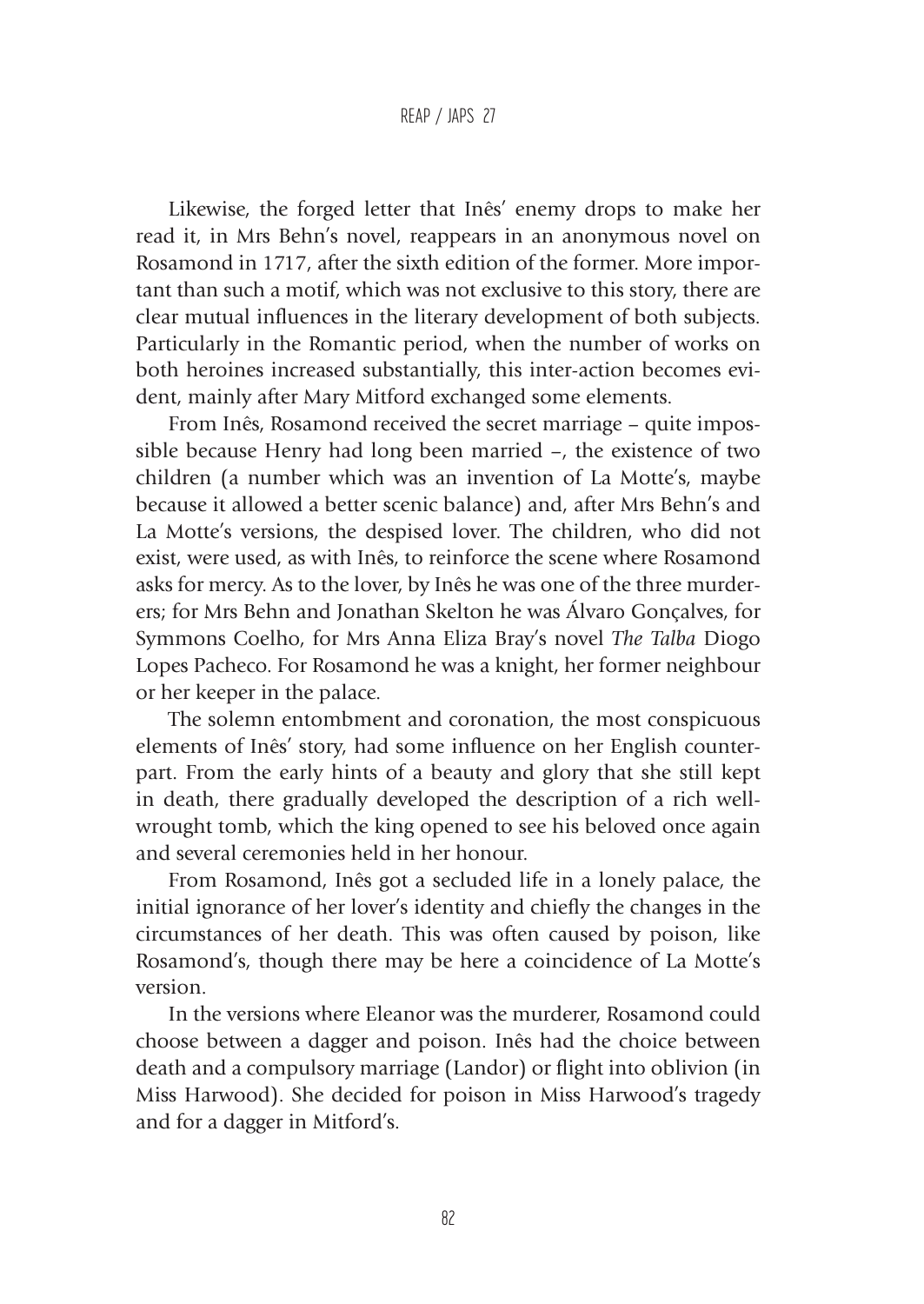Other details, logically or illogically exchanged will become evident in a closer study of both traditions, but what matters now is to establish the idea that Inês, though not brought into English literature because it reminded authors and audience of Rosamond, at least was received and adopted with the consciousness that she was the heroine of a similar story to one they knew, and this contact could be mutually enriching.

A renewed interest in Portuguese affairs was aroused by the descriptions of the travellers (mainly British) who came to Portugal in the last decades of the  $18<sup>th</sup>$  century, chiefly attracted by the effects of the catastrophic earthquake of 1755, and the first of the 19<sup>th</sup> century for reasons that were particularly political and military, owing to the situation created by the Napoleonic invasions. Most of them knew something about Inês already, which shows widespread information on the subject. Southey, for instance, often refers to her even in his letters just as "Inês". To his mother and to Charles Danvers he made some remarks on the subject when he first visited the places made famous through the tragical episode. A "heart-interesting" subject, "dear by historical and poetical associations", "historically interesting": all the characteristics attractive to Romantic writers, who definitely got hold of the story. Able to get recent information about details in several histories of Portugal, successive translations of *Os Lusíadas*, letters from relatives and descriptions or actual sight of works of art were some possible sources, besides the English original works.

A series of tragedies followed the one by Mrs Mitford: in the same year, one by Walter Savage Landor, in 1840 the publication of an anonymous one and the most violent and famous musical treatment of the subject, the opera by Persiani on a poem by Salvador Cammarano, the next year a tragedy by John Skelton, in 1846 another anonymous one, and in 1871 yet another by Isabella Harwood.

Landor was also the author of one text of his *Imaginary Conversations of Literary Men and Statesmen* (1828), in which the characters are Inês de Castro, Don Pedro and Doña Blanca (who is sometimes mentioned as Queen). The plot of this "conversation" is an attempt of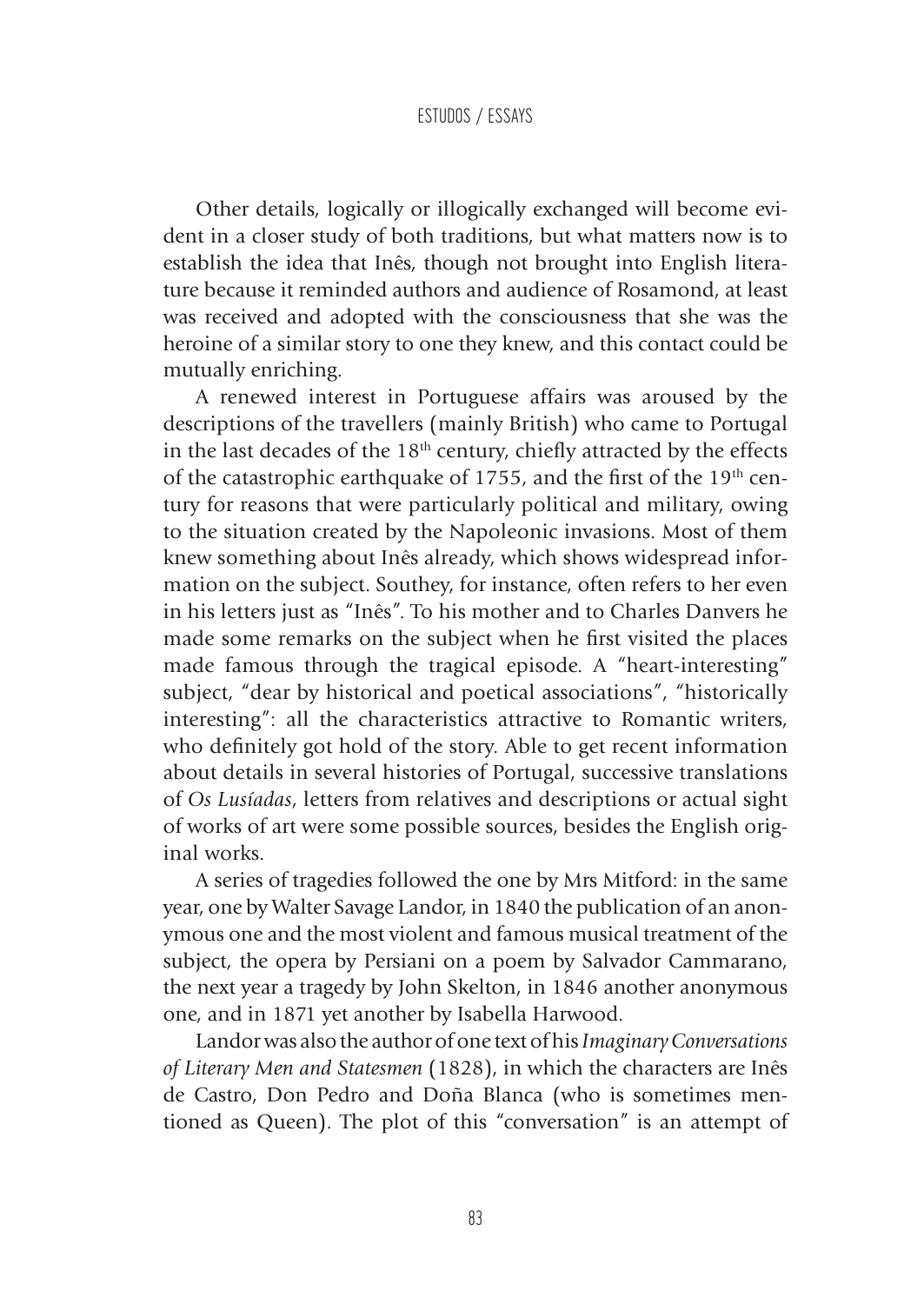Pedro to obey his father's orders to marry the Spanish Princess. He makes declarations to Inês, saying he does not love her any longer, but he cannot resist her charm and her grief. It ends with her death and his cry that he will not resist her (his?) loss.

In all cases Inês and Pedro are married. Skelton goes so far as to stage the preparations for the wedding, closing the scene as the princely couple enters the chapel. Again we find this moralizing background as the most constant feature of all the literary works written about Inês during the 19<sup>th</sup> century,

The coronation is usually accepted, but rather as a hint of what is going to happen. The anonymous author of 1846, for instance, makes Inês herself describe her burial and glorification. She knew everything from a dream, which provides the most original and suggestive speeches in the play:

> a mist or veil Hung o'er her features; her tiare's gems, Her royal robes, the sceptre in her hand, Grown visible and glorious to the gaze. But now the horror comes! (Act IV, Scene III)

In thunderlike shouts, she is acclaimed "Queen of Lusitania's realm", and sees herself enthroned as a Queen:

> Insensible, as alabaster cold, As rigid, meaningless, and ghostly pale. There, on that chair of state, superbly plac'd, Sole orb and centre of the gorgeous scene, [She] was saluted, hymn'd, anointed, crown'd, Proclaim'd of all, and ne'ertheless – a corpse. (Act IV, Scene III)

The anonymous tragedy of 1840 is the only one where the coronation is visible staged, with the crowned skeleton seated on the throne. Pedro's words, passionate and solemn, provide a fit ending: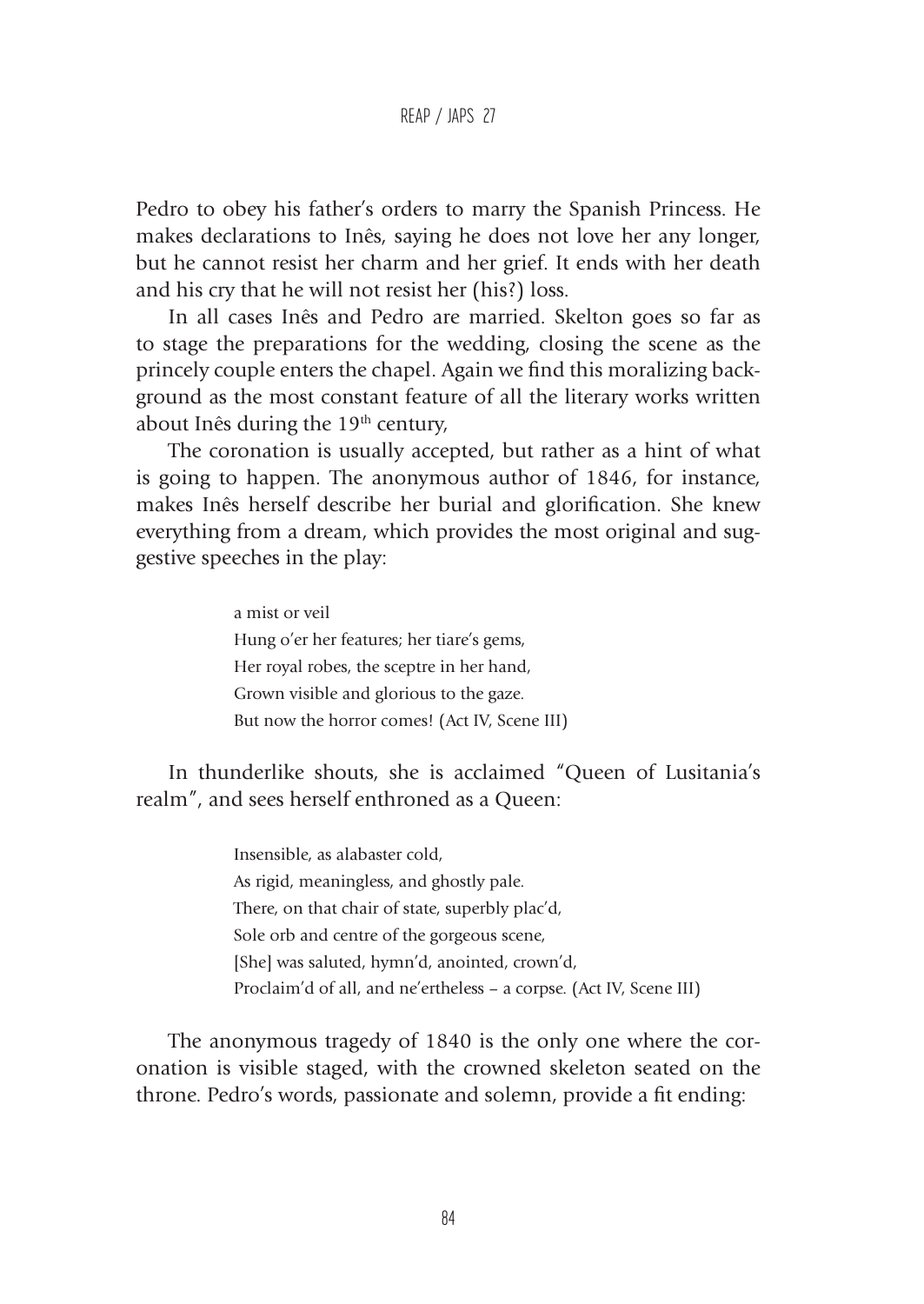Be this your first act of allegiance! Though Remorseless Death has wasted every charm, And made her what we shudder to behold – Oh! Bear in mind, she would have been your queen, If not unjustly robb'd of life and crown! Therefore, to injured Virtue bend the knee – The sceptred corpse be honour'd as though living! (Act III, Scene IV)

Though in one or other detail some echoes of the French tradition may be heard, we can safely say that the English dramatic treatment of Inês is the most creative and varied in Europe. Such liberties as the different ways of her death, the presentation of a very active Queen either as a friend or a mortal enemy, Inês' lineage, the treatment of her children, are justified by the way how writers understood the use they could make of historical subjects. It can be traced back to Dryden, who expressed his opinion, which was to become law for his successors, in the preface of his tragedy on another Portuguese theme, which comes next to Inês in European fame, *Don Sebastian* (1710):

> Where the event of a great action in left doubtful, there the Poet is left master. He may raise what he pleases on that foundation, provided he makes it of a piece, and according to the rule of probability. (7)

The author of the tragedy on Inês published in 1840 also felt the need of a similar explanation, which he did to finish an introduction where he told the facts as he knew them from the tradition history and legend had formed, but he acknowledged that he had used them freely and "taking advantage of the writings of others on the same subject, where they better suited his purpose."

Even more than sensationalism, it was indeed sentiment, feeling, that the English Romanticism sought in this episode. We could say that all the literary attempts of this period – and not only dramatic – are simple variations on a universal problem which everybody can understand or at least feel and which Symmons summarized in the question Inês asks the King: "Is love a crime?" To these Romantic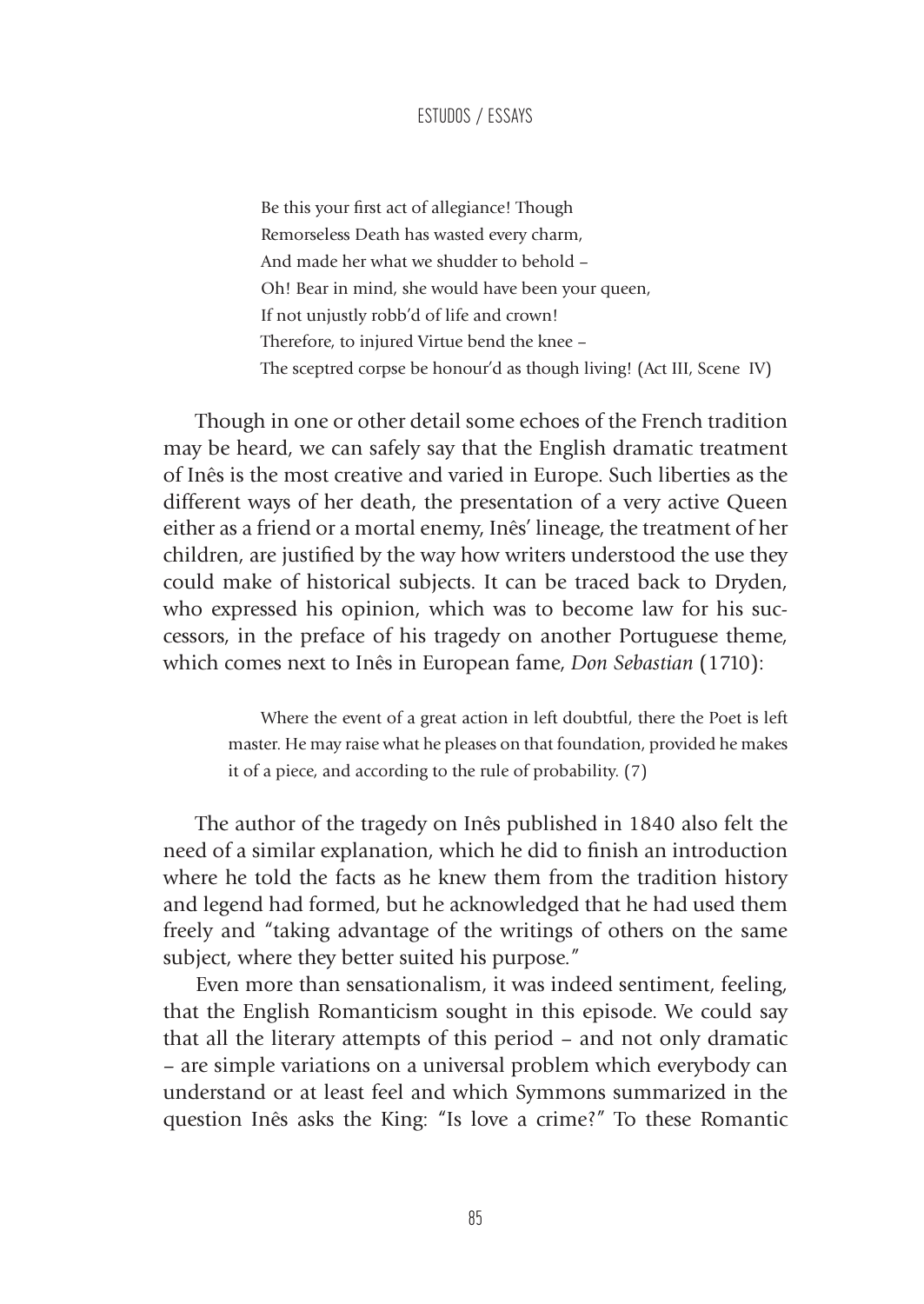REAP / JAPS 27

writers the Portuguese heroine had a greater appeal as a victim of love and jealousy than as someone sacrificed to political reasons. These, however, were not completely lost. The anonymous author of 1846 made Gonçalves say:

> Why are we here? The King is in our hands; His honour – safety – we must save the realm; Our task is terrible, but Fate ordains. (Act V, Scene III)

His predecessor of 1840 stressed the conflict between love and duty created by politics and deeply felt by Pedro in despair:

> Had I been born a peasant, I had still Possess'd thee, undisturb'd by mortal envy! Ah! Happy privilege in humbler life! But born a prince, such blessing is denied me! (Act III, Scene II)

The fact that he understands the situation does not kill in him the human being who feels, suffers and reacts to the pain inflicted on him by making his subjects feel the weight of the power in the name of which they made his life a real hell:

> O men or demons! – for ye are the last – As still more ready to do ill than good – Beware, since you have roused me! From this hour I fling away all gentleness of nature – You shall be ruled but with an iron sceptre! For that which you shall find me, thank yourselves! (*Idem*, *Ibidem*)

And the action closes with a threat that must hover terribly on the mind of the audience: "One duty still/ Is unperform'd – for me the sweetest – Vengeance!"

The emphasis given to feelings accounts for the lyrical tone which is predominant in all these texts. The very nature of the episode explains that they were "hardly fit for the mob", (*Common Place Book* IV, 190)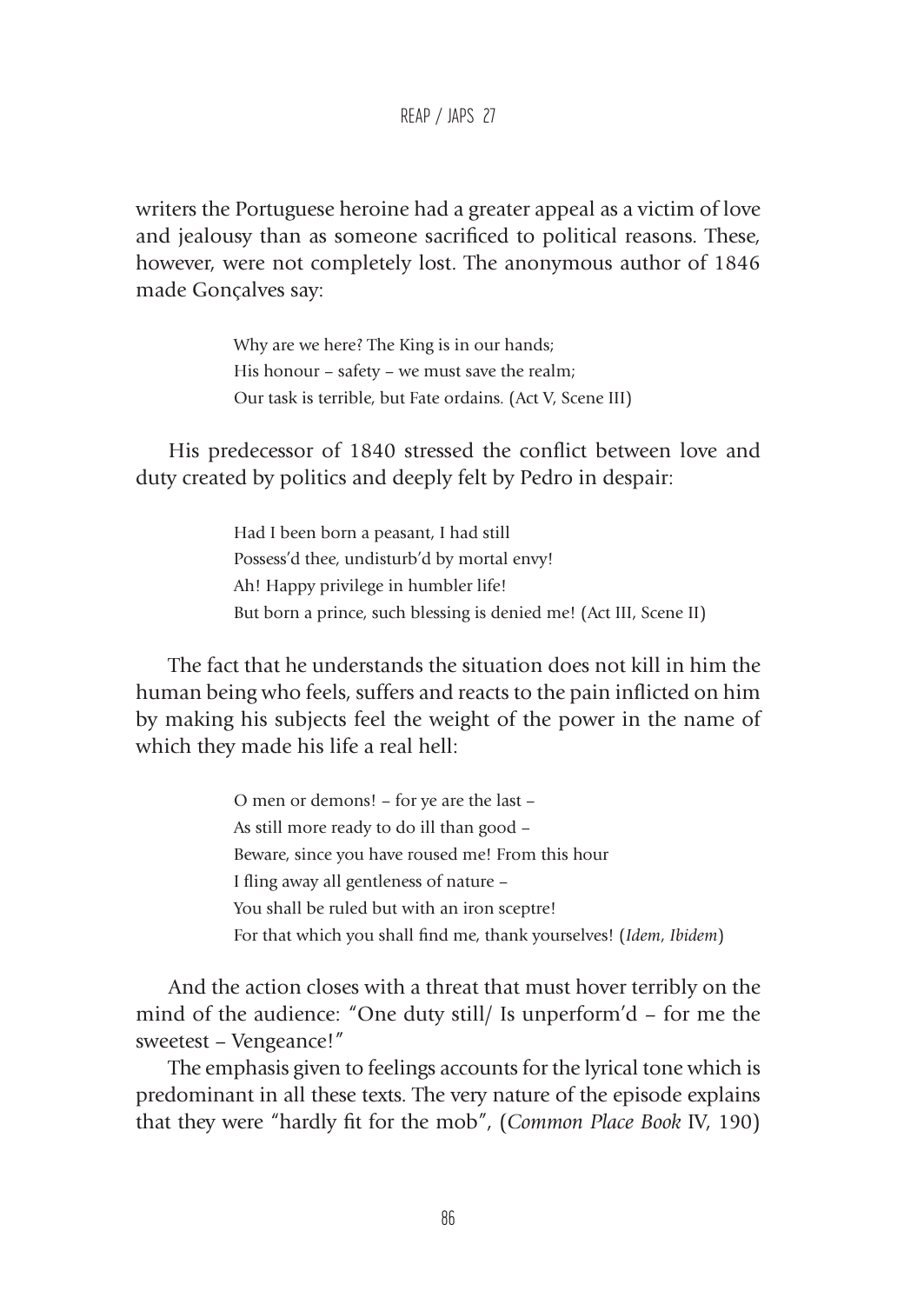as Southey put it. It also explains that they were rather published than performed. But in literary terms, some of them – and we should draw a particular attention to both that are anonymous – do not deserve to be forgotten.

The pathetic and visible impact of the scenes of this story that tradition has made so to say compulsory in its treatment explains the fact that the  $20<sup>th</sup>$  century approaches to the theme are still dramatic: in English we have an Inez de Castro by Annette Meakin in 1930, another by Ernest Randolph Reynolds in 1943, John Clifford's "*Ines de Castro*, A Portuguese Tragedy", for the Edinburgh festival of 1989, and, to close the century, James Macmillan's opera *Inês de Castro*, based on Clifford's tragedy, for another Edinburgh Festival, the one of 1996.

Meakin's tragedy in verse, strictly following Guevara's text but, according to the author, also drawing its inspiration in Camoens, introduces as novelty the presence of medieval lyrics and troubadours, chiefly Macias, "the poet of true love". Generally speaking, it is a good text, but the few additions or novelties are not enough to give it a mark of real originality.

The text by Reynolds, for some years English lecturer in Lisbon, is a short treatment of farewell, death and coronation, and was published in Lisbon, as well as other attempts by him on Portuguese subjects.

As far as Clifford's tragedy is concerned, its promotion by British and Portuguese institutions, such as the Scottish Arts Council and Fundação Calouste Gulbenkian, it has been translated into Spanish, Portuguese (for the University Theatre of Porto, 1991) and Croatian, and has gone a long run in Britain, Europe, Australia, Canada and the United States.

Against George Steiner's statement that it is impossible to write tragedy in our present world, Clifford has declared that, after visiting Alcobaça, Coimbra and Nazaré, where the long contemplation of the sea and what it implies for people living there has stressed the ideas of sadness, darkness and death implied in the episode, he reinforced the belief that it has to be dealt with as a tragedy. He adds, as a conclusion: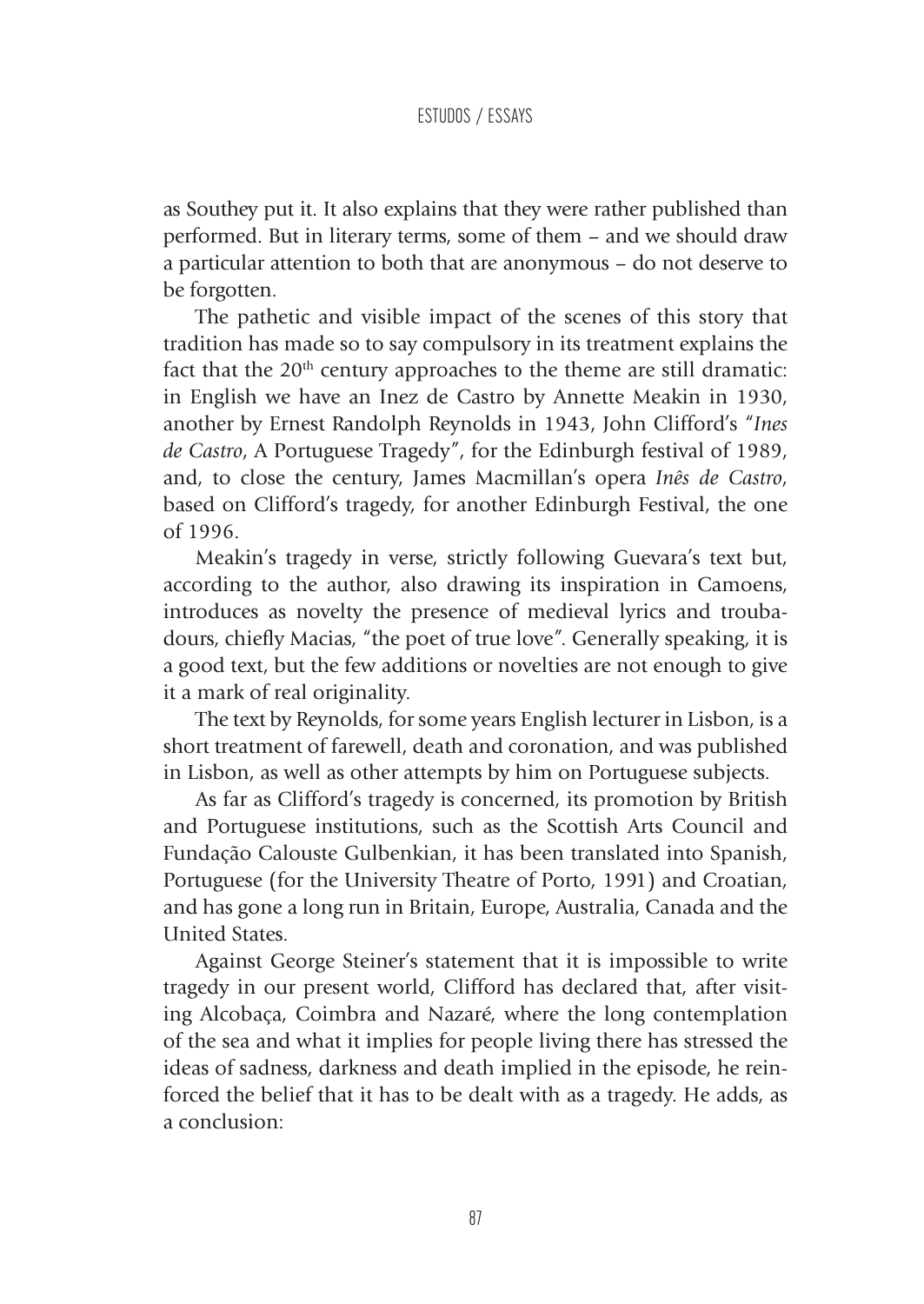So I wanted to write something classical, that obeyed the classic rules: where everything happened in a very short space of time, where there was a chorus, and tragic irony, and where everything happened offstage.

This statement was made for the initial presentation in the Traverse Theatre of Edinburgh. At the same circumstances, the critic Jon Kaplan, in *Magazine Online Edition*, once again established a connection with English literature: "There's a strong Romeo and Juliet undercurrent, as well as a dollop of Jacobean Tragedy. A pair of lovers seeks a paradisiac world to escape their rigid, disapproving social structure". The way how Clifford deals with the Chorus is very interesting. It is not exactly one, but five, each of them expressed in a character, except Inês de Castro. After all, they represent the several forces which act around the victim. He draws the attention to the fact that tragedy has begun as a ritual that occurred in a sacred place, the reason why he would like to have on stage the four elements: earth, water, fire and air.

This tragedy is a very good work, with a novelty that tries to present a stronger reason than going hunting for the parting of the two lovers, once it was plausible that Inês' life was in danger: the King his father sent Pedro to fight the Spaniards, who had invaded Portugal, which leads to a difficult situation between Pedro and Inês, for once with mixed feelings as far as their national origins are concerned. Pedro sees the political situation as more important than anything else, and from it comes a cold accusation to Inês: "You cannot understand. You are one of them." The apex of this confrontation of the two lovers is cold and cruel: "Ines. Must we part as strangers?/ Pedro. It seems we must." (Scene XX) Clifford's tragedy is most of all a beautiful text. And we are led to agree with the author, when he said that "he has re-invented history". An offspring of Clifford's text closed the British presence of Inês de Castro on the English stage, in James Macmillan's opera for another Edinburgh Festival, that of 1996. It began as a joint work by Clifford and Macmillan, but the latter finished it by himself. The opera had not a good reception on the part of the British press, but its presentation in Porto, in 2001, due to the collaboration of the British Council, the European Union and Porto Capital da Cultura,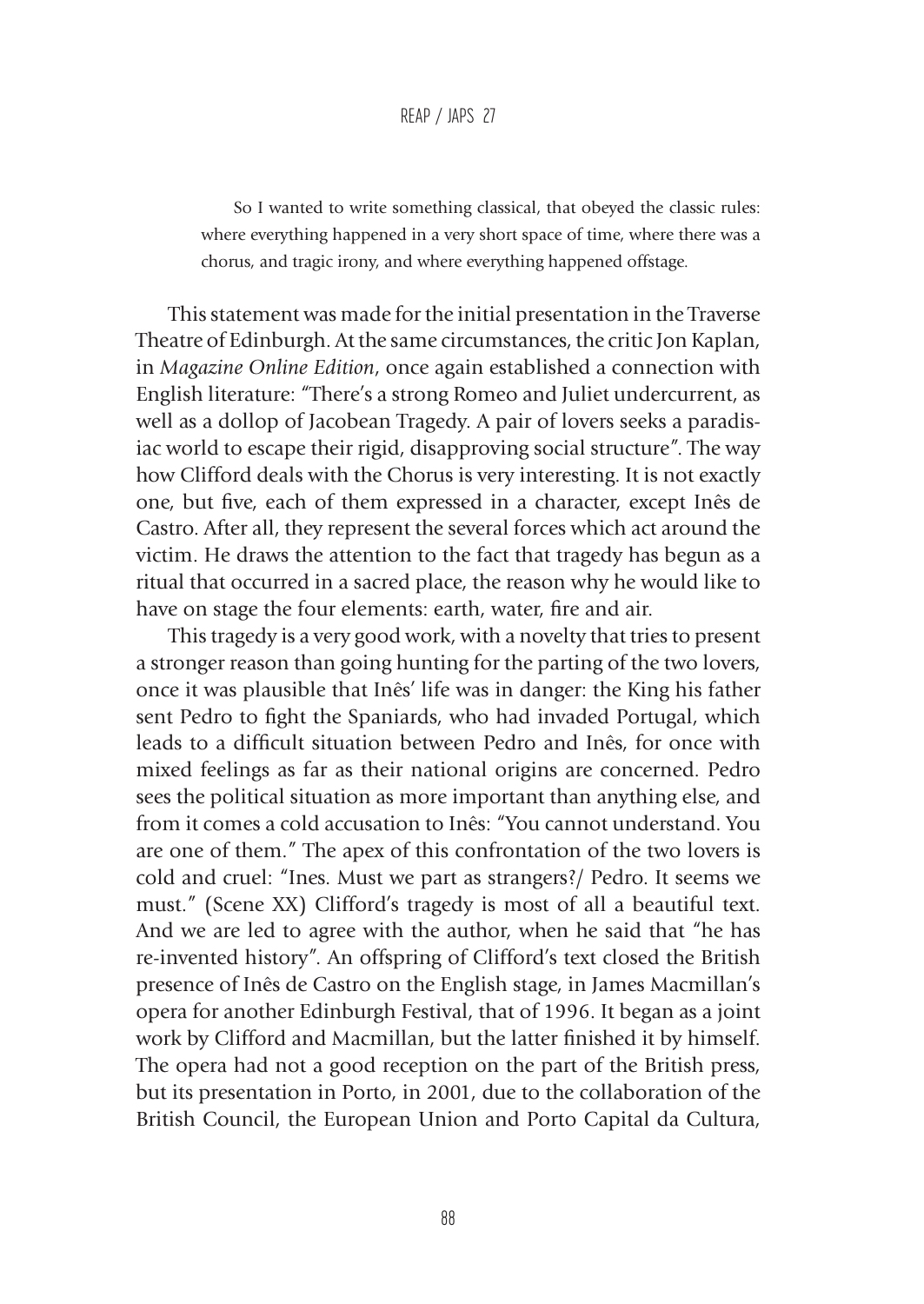was a success. The critic Jorge Calado establishes once again a reason for the British interest in this subject:

> It was to be expected that our Pedro the Cruel's excesses would arouse the Gothic imagination of the British. What for me was a revelation was the metamorphosis of the episode in one of those tragedies of "blood and revenge" which swarmed in the time of James I. (2001)

With their faults – nothing is perfect – the fact is that Clifford's and Macmillan's works took the story of Pedro and Inês all over the world, from Europe to America and Australia.

For the Galleon Theatre Company, Alice de Souza, a Portuguese who for some years has been presenting dramatic versions of Portuguese dramas and novels, was the author of another *Inês de Castro*, in 2003. Under the title "The Princess Diana saga is in danger of being upstaged by what happened in Portugal 650 years ago", *The South London Press* conveys the author's opinion:

> It's the most famous Portuguese love story but I suppose because history has been chronicled by men I wanted to give it a feminine perspective and make it intimate and private.

The critic, Paul Nelson, was enthusiastic about the staging and the players. Besides suggesting a comparison of the historical role of Inês and Mary Queen of Scots, he cannot resist the idea that Pedro and Inês' love story calls for a universal understanding, by saying:

> Not only is the play reminiscent of anti-euro feelings which are disturbing but there is also raised the parallel with the projected alliance between Camilla Parker Bowles and Prince Charles.

The 19<sup>th</sup> century has also produced the only long historical novel – that should rather be called Gothic – on this subject: *The Talba, or the Moor of Portugal* (1830), which Mrs Anna Eliza Bray wrote after she saw one of the great Romantic paintings on Inês, the one by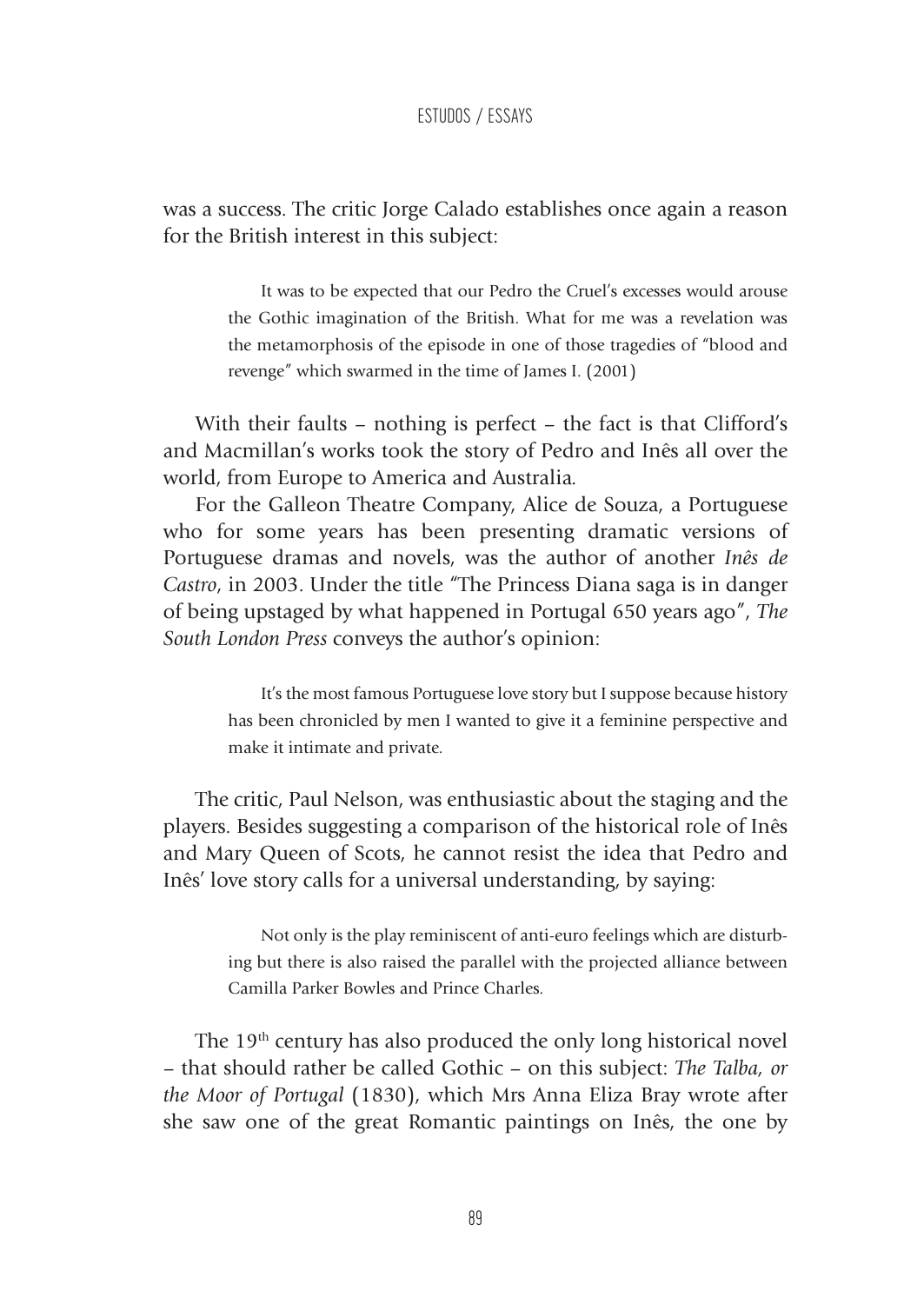#### REAP / JAPS 27

Gillot Saint-Èvre entitled *Le Couronnement d'Inez de Castro*, exhibited in London in 1829. A friend of Southey's, with whom she learned an interest in the Peninsula, Mrs Bray mixed several exotic elements of the Portuguese tradition in England: the Moors, Sintra, natural catastrophes, and Inês de Castro. The darkest characters and intrigues fight against the innocent Inês, who runs the strangest adventures. The plot ends in an apocalyptic scene of an earthquake, where Pedro's passions rage in full fury. But the author cannot resist something like a moral conclusion, for justice' sake:

> Reader, our task is done; and here, perhaps, we should close this melancholy tale, as what follows is too well known in history to find a place in these pages, could we deny ourselves the satisfaction of adding, that, though late, the vengeance of heaven overtook the guilty triumvirate who had laboured to induce the king to command that Ines de Castro should die. It is also some consolation to state that, though in her lifetime the unfortunate princess did not obtain the justice she deserved, it was afterwards paid to her memory with the highest honours. (270-271)

Then she proceeds to tell how "Don Pedro, whose passionate grief for the death of his beloved wife amounted almost to insanity", "caused to be, performed a ceremony till then unheard of in history or in fable". This was "the solemn coronation of her corpse", the "august ceremony" which she found Saint-Èvre had so masterly depicted. This painting has the additional interest of being now the only one extant suggested by this episode that can still be seen, now in Paris, after long years in Victor Hugo's house in exile, in the isle of Guernesey. Others, which were formerly in Madrid, Salzburg and somewhere in Italy, have simply vanished.

We find another novel in the middle of the  $20<sup>th</sup>$  century, a version of Antero de Figueiredo's *D. Pedro e D. Inês* (1913), through Claire de Landeville's translation into French. After visiting Portugal, Elizabeth Younger wrote *Heron's Neck* (1954), even before the travel-book she published with her husband (*Blue Moon in Portugal*, 1956). In this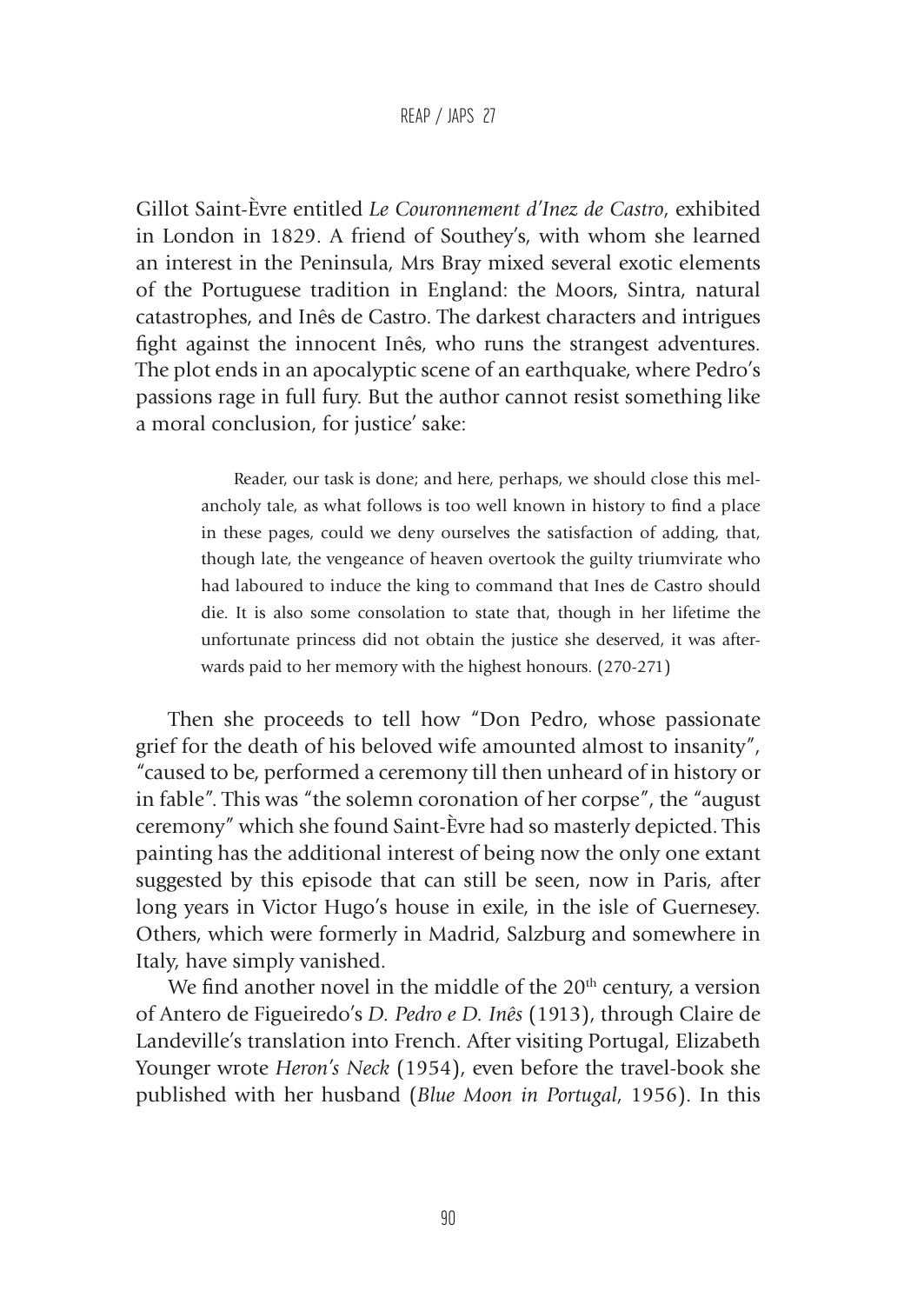very year Marie Noële Kelly also mixed the episode with travel-writing ("Queen in Death", in *This delicious land Portugal*, chapter two).

The emotional quality of this episode spread a kind of contagion over those who came near the visible remains of Inês' sad story. They suggested to travellers descriptions that sound rather like lyrical compositions. A certain Miss Julia Pardoe, who went to Portugal in 1827, included romantic descriptions of Alcobaça and Coimbra, similarly to the feelings expressed by Elizabeth Younger ("It seemed indeed as if Santa Clara had been created for the delight of Pedro and his golden love", *Heron's Neck*, 95).

If travelling notes sound like this, something should be expected from poets. In fact, some poems represent the best English contribution to the literature on this subject. Free from problems of lively action or a structure developing logically, they can concentrate on feeling and atmosphere, which Inês and her sad fate provided easily.

Landor was also the author of one text of his *Imaginary Conversations of Literary Men and Statesmen* (1828) in which the characters are Ines de Castro, Don Pedro and Doña Blanca (who is sometimes mentioned as Queen). The plot of this "conversation" is an attempt of Pedro to obey his father's orders to marry the Spanish Princess. In his declarations to Ines, he says he does not love her any longer, but he cannot resist her charm and her grief. It ends with her death and his cry that he will not resist her loss.

Alaric Watts, poet and journalist, published in the *New Monthly Magazine* (1818-19) "The Coronation of Inez de Castro", to which he added "King Pedro's Revenge" in *The Literary Souvenir* of 1829. This poem was particularly significant, for he pointed to what was the Romantic approach to the episode, the stress on the Prince's character and action.

The same title, "The Coronation of Inez de Castro", was used by Robert Folkestone Williams, in 1833, included in *Rhymes and Rhapsodies*, by Bernard Barton, in the volume *The Reliquary*, published with his daughter Lucy, in London, 1836, and by Felicia Hemans in 1839. The latter is the best known, which can be justified by its quality. It is a meditation on death and love around the description of a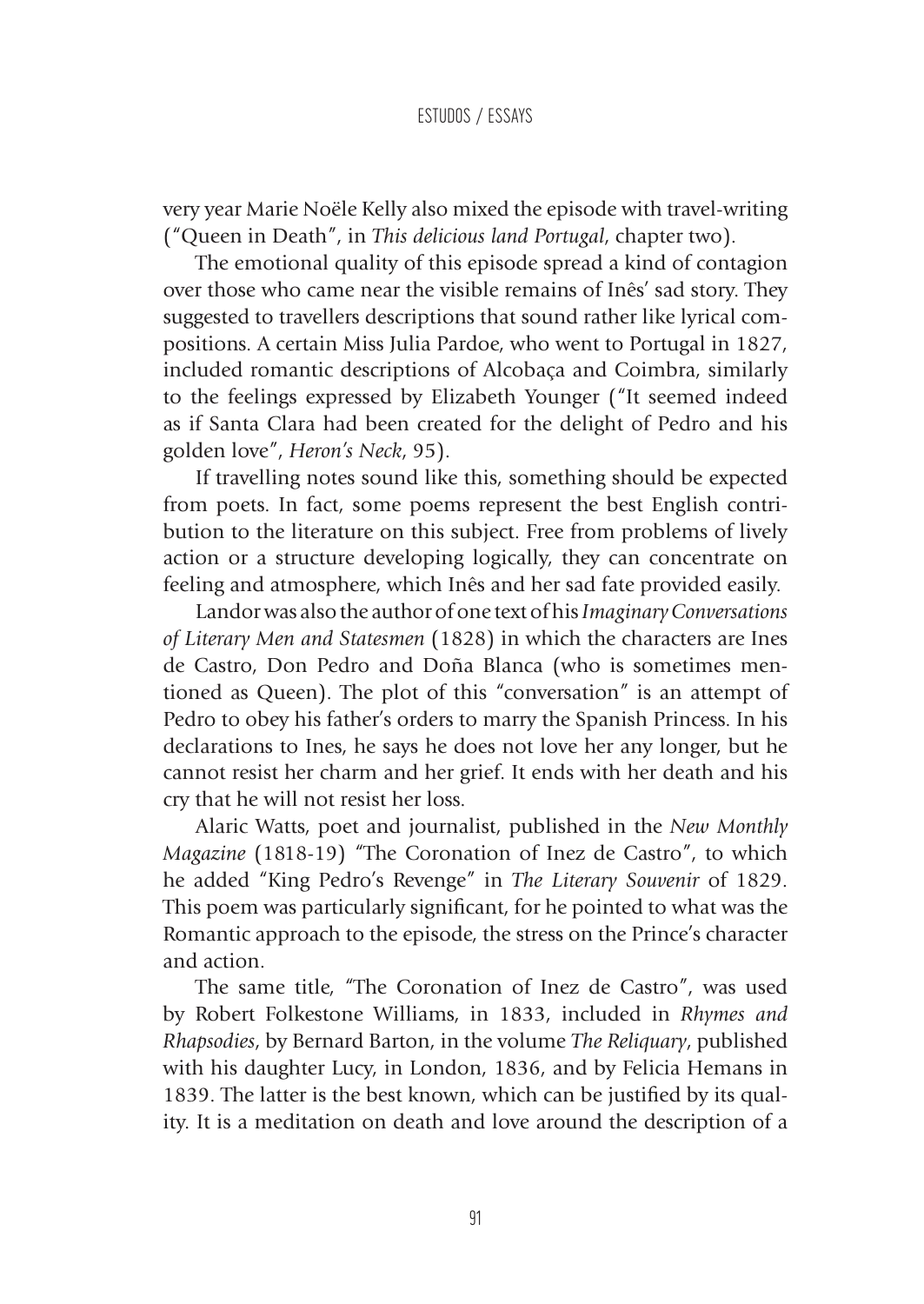ghostly ceremony, performed at midnight. There is again a stress on Pedro, who had organized the ceremony. We can explain her interest in the subject because her brother spent some years in Portugal and sent her letters and books which aroused in her a special interest for that country.

Next we have Thomas Hughes' long poem *The Ocean Flower*, published in 1845. Hughes chose some particularly suggestive episodes of "the chivalrous history of Portugal", a country where he had lived for some years, and among them that of Inês, which he told in the  $6<sup>th</sup>$ canto. In a long preface, he says that the murder of Inês de Castro is "a fact so well known in Europe in all its leading circumstances, that it is needless here to recapitulate the details, the more especially as the history is very closely followed in [his] text". (20) But he accepts as true details such as the secret marriage and the coronation, and makes some mistakes like that of presenting King Fernando as Inês' son. He boasts of giving for the first time to the English public the information that Inês was "nobly born" and "one of the Ladies of the Court", (21) which is quite false, especially if we remember the historical works which circulated in Britain. He does not accept the legal execution mentioned in the first Portuguese chronicle, seeing the suppression of "the violent circumstances of the sanguinary deed" as "a curious moment of subserviency to Royal wishes". (23)

But it is not historical truth what we seek in Hughes. He himself explains the meaning of his work:

> The novelty of my treatment of the subject consists in its tripartite division into "The Murder", "The Revenge", and "The Atonement". The murder alone has been hitherto handled in detail; and to improve in any way upon the epic splendour of Camoens' narrative and the dramatic force of Nicolao Luiz's fine Tragedy<sup>4</sup> was so ridiculously hopeless that I have merely availed myself of whatever little advantage was afforded by throwing the story into the ballad form. (20-21)

We must remember that it had been translated into English by John Adamson in 1808.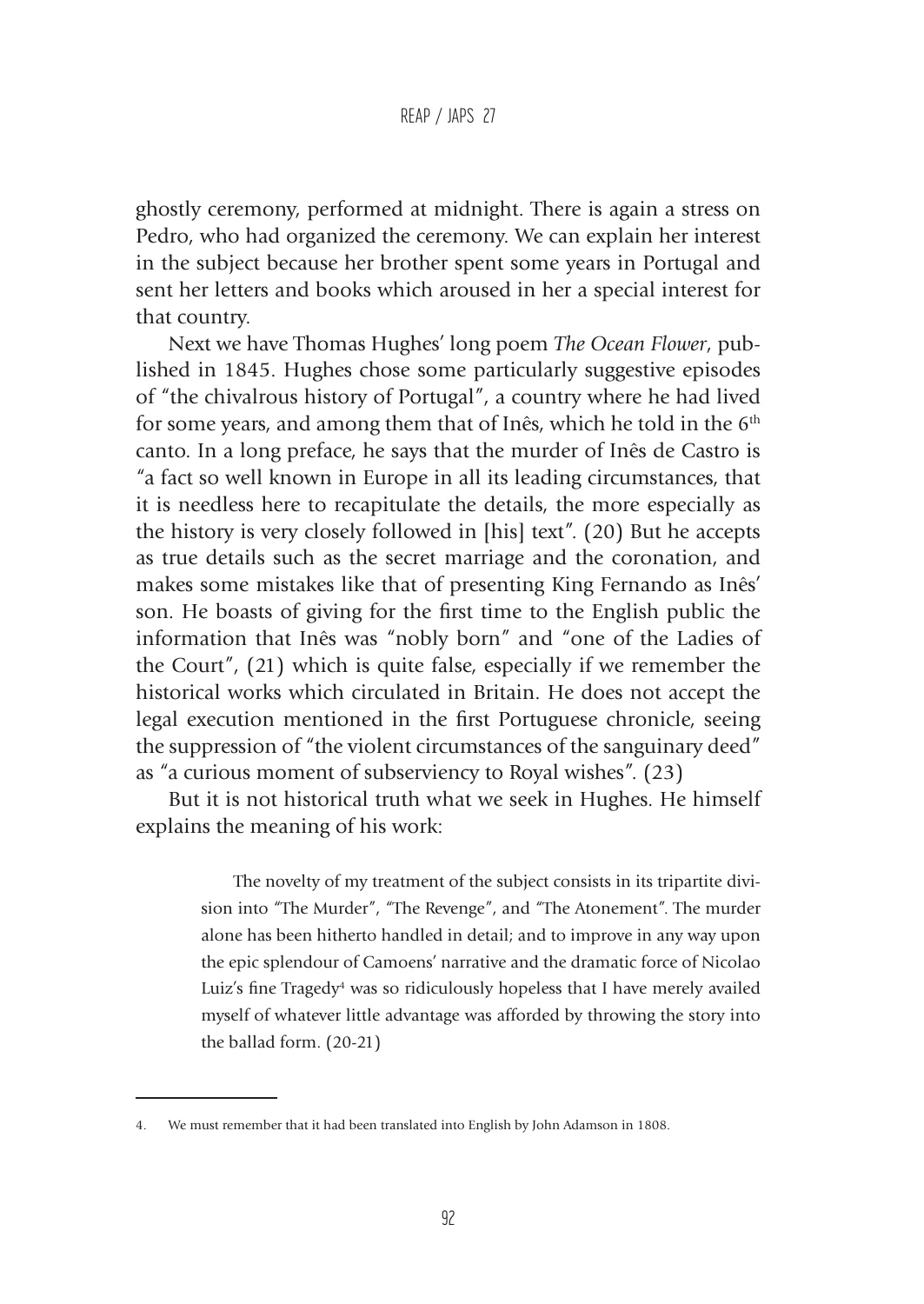Like all those who visited Alcobaça, Hughes was fascinated by Inês' effigy: "The face is of angelic beauty, and the form of corresponding grace. Gazing on it, I could almost excuse Dom Pedro's fierce revenge". (23)

Hughes' poetical speech, which for the first time in English literature draws much from Camões, has a direct and naive tone, which makes it particularly pleasant reading. This is mostly felt in the first part, "The Murder", where the famous scene between Inês, surrounded by her children, and the King loses the solemn pathetic atmosphere that characterizes it in *Os Lusíadas* and La Motte's tragedy to become a moving situation with a human message that touches every simple soul:

> 'I swear by Heaven thou shalt not live Another sun to see!' Two steps advanced Afonso With high uplifted sword; When Inez' boys on bended knee Their grandsire's grace implored. His mantle little Afonso caught, And clinging by the ends, 'Unless you have pity on Mai,<sup>5</sup> he said, We can't indeed be friends!'

This menacing Afonso with his sword ready to strike the woman at his feet looks more like the fierce Herod of the popular theatre of the Middle Ages than the brave King who was feared by the Moorish armies. This naiveté, which is the most distinctive characteristic of the poem, gradually changes into a greater solemnity as it advances towards the strange events told in "The Atonement". Here we find another original detail: Pedro does not disclose a former marriage, he celebrates his wedding to the corpse, whose "lily flesh" was not stained by "the cold earth". Then comes the final glorification, minutely

<sup>5.</sup> Mãe.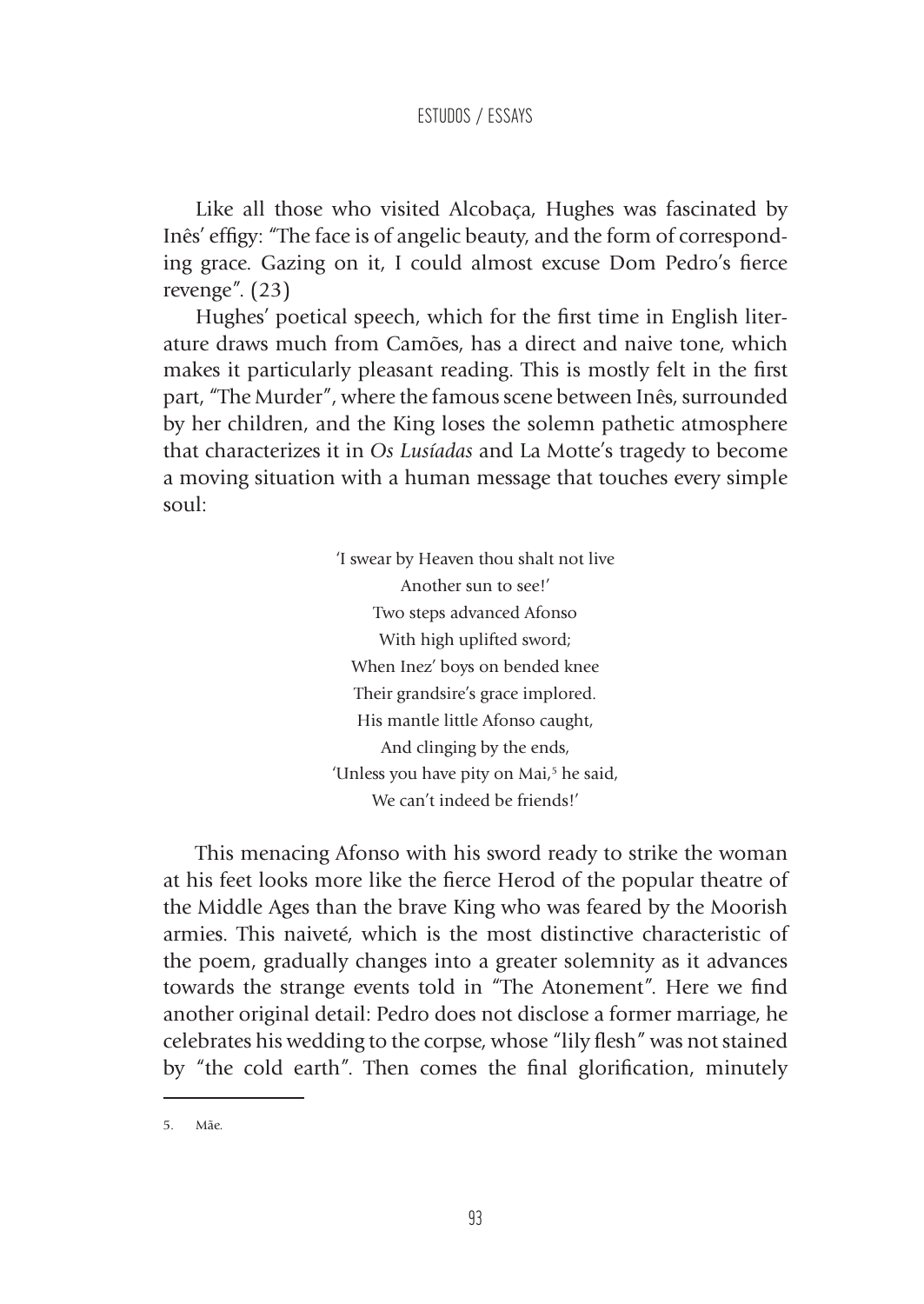REAP / JAPS 27

described. In Mrs. Hemans' poem we had seen a deeply heart-struck Pedro who could not bear the sight of his beloved, though she still kept something of her beauty. But in Hughes emotions are more direct and warm-hearted:

> With tender eyes on Inez fixed, Where tears incessant spring; (…) Devouring in Don Pedro's glance, Whose soul from out his eyes Doth leap to her he summoned from The sepulchre to rise.

After these short poems, a long one (67 pages) seems to have come to light recently, having deserved a reedition. (HardPress Publishing, 2012) *Inez de Castro: A Poem in Three Cantos* (1847) is the work of John Stores Smith about whom I only know that he was a young author from Manchester, who was a visitor to the Brontë sisters. He confesses that he recreated the episode, to the point of suggesting to those who want to know the real one that they must look for other sources. But the most important point about it are its quality and the way how it is representative of the aesthetic ideals of its age. The most interesting line of the all plot is the way how he presents Pedro, following a trend that was started in the 19<sup>th</sup> century and still lasts today: Pedro is the real hero, very human and just – he deserves his revenge – the sentimental hero who reacts "mute and as immovable (…) – no sound escapes his lips – no groan – was there to wake his doleful ton" (39):

> But O, his former self had fled The fire of his proud temper dead. For years on his ancestor throne, His body sate – for heart had gone, And peace and rest for aye were flown. Sadly he plodded o'er life's plain, And ne'er awoke to joy again! (End of Canto III)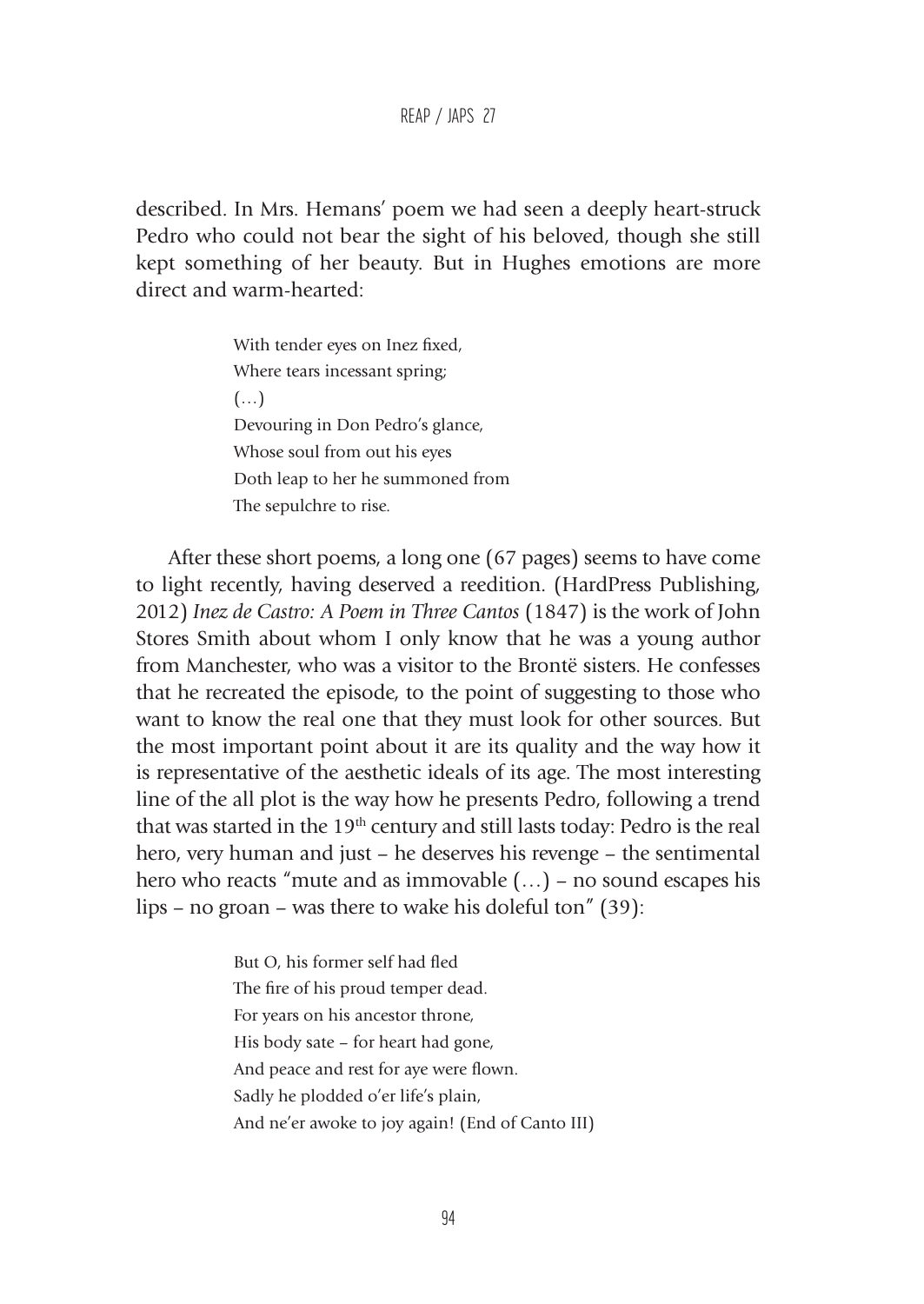The next important poem, which is by far the best one, won the Oxford Newdigate Prize in 1883. It would be an interesting research work to find out the reasons that led the University committee to set Inês as the theme for this contest. From it only this one has survived. The reason why Inês de Castro was chosen may have been the revival of interest in Camões due to the centenary commemorations of three years before. The critic of *The Oxford Magazine*, May 30th, who announced the decision of the jury, mentioned previous works on the subject and established a comparison between fanciful treatments of Inês and the picture that could be drawn from *The Lusiads* through the first bilingual English edition of Aubertin's, 1878. This was the fourteenth time that the Portuguese poem was published in English, and two new translations appeared precisely in 1880, but somehow in was Aubertin's which the Oxford critic had in mind or the only one he knew. The strange thing is that he considers this as a subject which was practically unknown. Something might come out of the knowledge of what were the programmes of poetry or general literature followed at the University at that time, but that is most probably impossible to find out.

The most important circumstance of the 1883 prize is that it led to the writing of twenty-three poems on Inês, which practically doubles the number of original English texts written about her.

The prize poem itself was presented with two stanzas, one signed J.W.M. and the other H.C.B. on the same subject. A.S., the reviewer of Nichols' poem for *The Oxford Magazine*, June 6<sup>th</sup>, writes about them:

> Mr Nichols is also fortunate in the two little red songs between which his black poem is set. The two friends, who sign well-known initials, melodiously and characteristically congratulate the poet on the "sadness" of the story.

For me it is still strange to think of these stanzas in this way, I would rather have them as parts of longer poems, may be also presented as competitors. But the fact is that they are not to be found in the books published by Nichols' two friends. They were his fellow undergraduates in Balliol and published with him a first joint volume of poetry,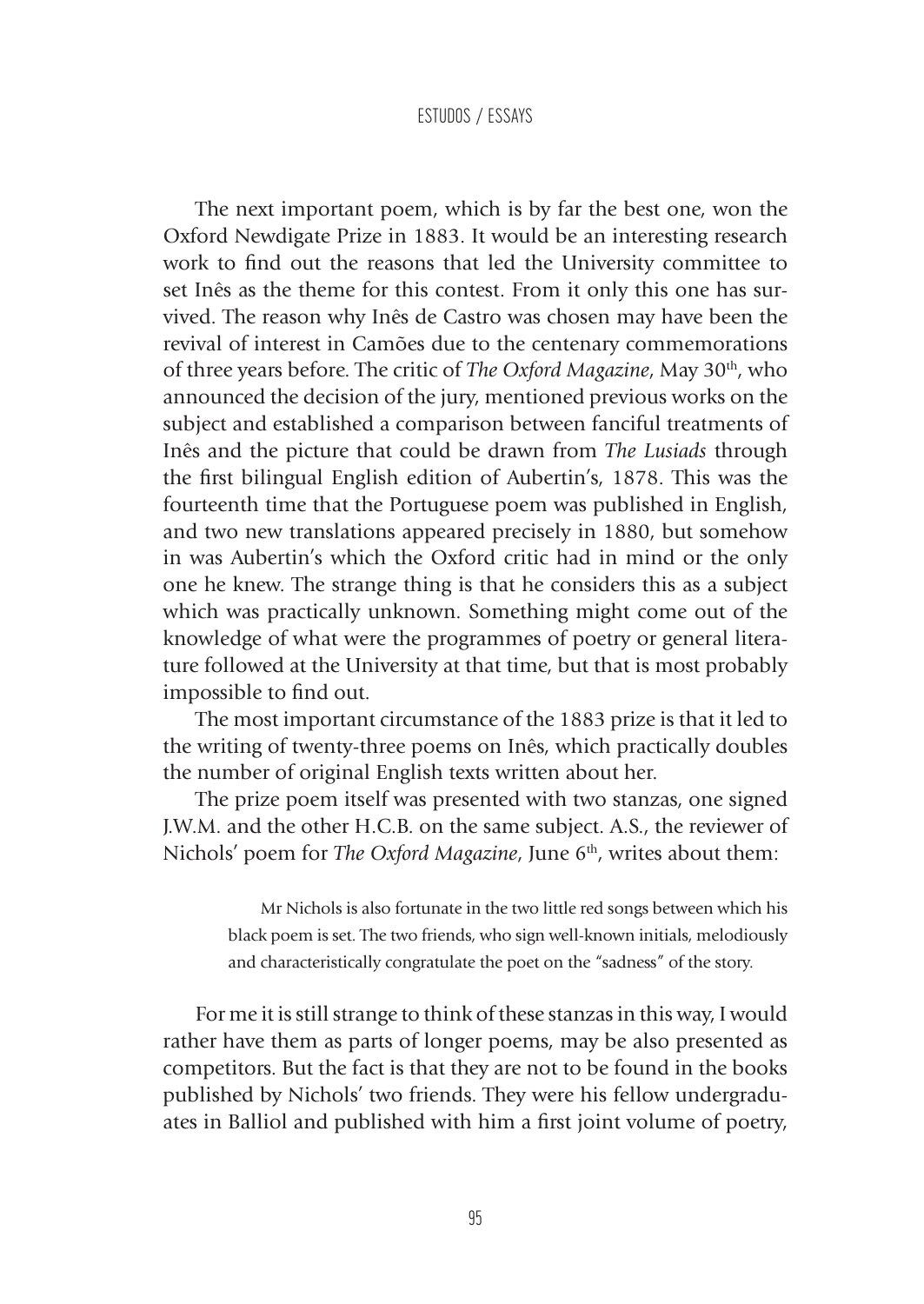#### REAP / JAPS 27

*Love in Idleness* (1885), which was reedited in 1891 with some new poems as *Love's Looking Glass*. They were Henry Charles Beeching and John William Mackail. The latter was responsible for the posthumous edition of Nichols' *Poems* in 1943 and its *Introduction*. There he gives an account of Nichols' family and life and writes about his poetical activity and the Newdigate poem. He explains the whole by saying that "poetry was then in the fashion in the undergraduate world". About *Inez de Castro*, which was included in this collection, he says:

> Prize poems are usually short-lived, and its inclusion in this volume may seem to ask for explanation. But, unlike most of that long series, it retains after fifty years a surprising vitality, alike in the quality of its rhyme and in the continuity of its structure, which justifies its rescue from oblivion, and moves regret that he never afterwards executed any poem of similarly large scale. (Mackail, 1943)

This opinion agrees with that of *The Oxford Magazine*, who finishes his review by saying:

> And if there is in the poet's world-weariness and melancholy, in his sense of the vanity of all things save beauty alone, something that we cannot take quite seriously, yet there is also in his writing on ease and a grace, a melody and a taste, a real command of the style he has adopted, which make the story very pleasant to read, and sufficiently distinguish it from the ordinary run of prize-poems. (1883)

The critic of *The Oxford Magazine* identified Bowyer Nichols as "a poet of the new school, who sit at the feet of Swinburne (…) who sing of love, and death, and sorrow: who know the hollowness of things, the transitoriness of summer and beauty, (…) who in their own poetry are always subdued, and musical, and sad". These characteristics led to "a great success" because they were most appropriate to the subject: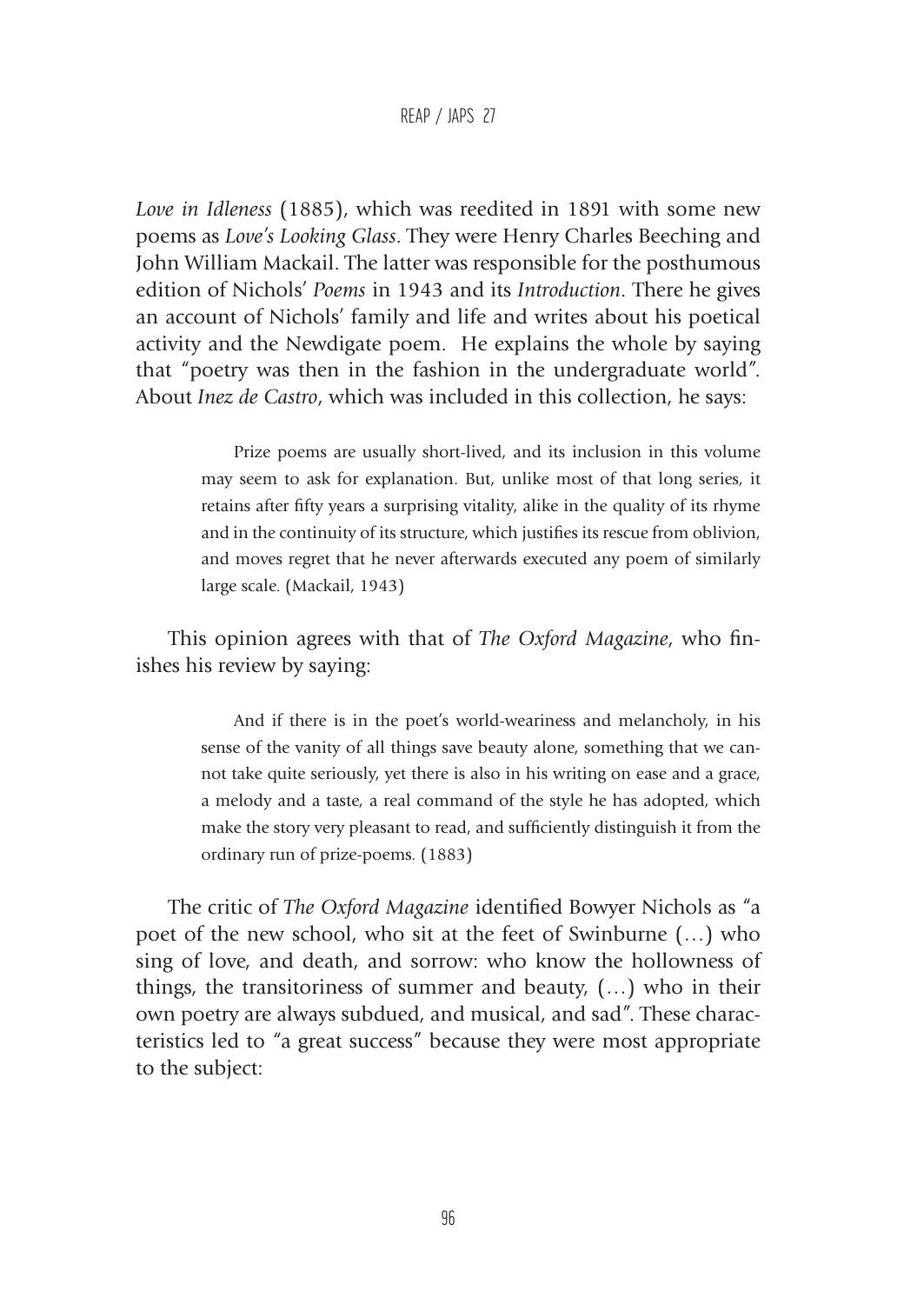And certainly the medieval romantic tale of Inez de Castro is an ideal subject for a poet of the Swinburnian school. No element is wanting. There is beauty, youth, yellow hair, love, treachery, early death of the deceived one, brief rapture of the traitor, plots, a summer morning, murder; and the needful touch of horror is given in the crowning of the corpse in the cathedral, amid streaming sunlight and dying echoes of the organ.

In a way, this is a kind of criticism which is as Romantic as the poem itself, but we could say that the particular atmosphere the poet has created leads us to feel and talk of it in a similar way. The poet may have searched for the main lines of the story in such unpoetical works as encyclopaedias, he may have read some literary versions, such as the one by Mrs. Hemans, but he saw in it something really different. More than the tragical aspects of the murder or even the wondrous scene of the coronation, Nichols saw in this episode the tragedy of a beautiful woman, lonely and destitute, for whom the world had only had the gift of a great love which, nevertheless, was strongly mixed with feelings of sorrow and remorse. From the reverie in which Inês revisits the scenes of her happy youth and her meeting with the Prince, which was her meeting with Fate, a deep and strange sadness arises, which pervades everything that she says and makes us feel, a sadness which has in itself "a dim foreboding, which is the shadow of her coming death."

The source of Bowyer Nichols' knowledge of it seems to have been simply the *Encyclopaedia Britannica*, according to his notes. One legendary detail struck Nichols and his friends in a particularly way: "the exceeding pity of her golden hair", which for the two he quoted were her "murdered golden head", that made gold look pale, and "the golden glory", "the marvel of her hair".

Lyrical and beautiful did Inês come to Oxford in what may be said to be the most beautiful text on Inês in English. How long she stayed, the periodical publications of the time may help us know. She may have revived in 1907, when the Newdigate Prize proposed another Portuguese subject – this time Camoens. It is so common that it has almost become a rule that literary texts on the poet use material drawn